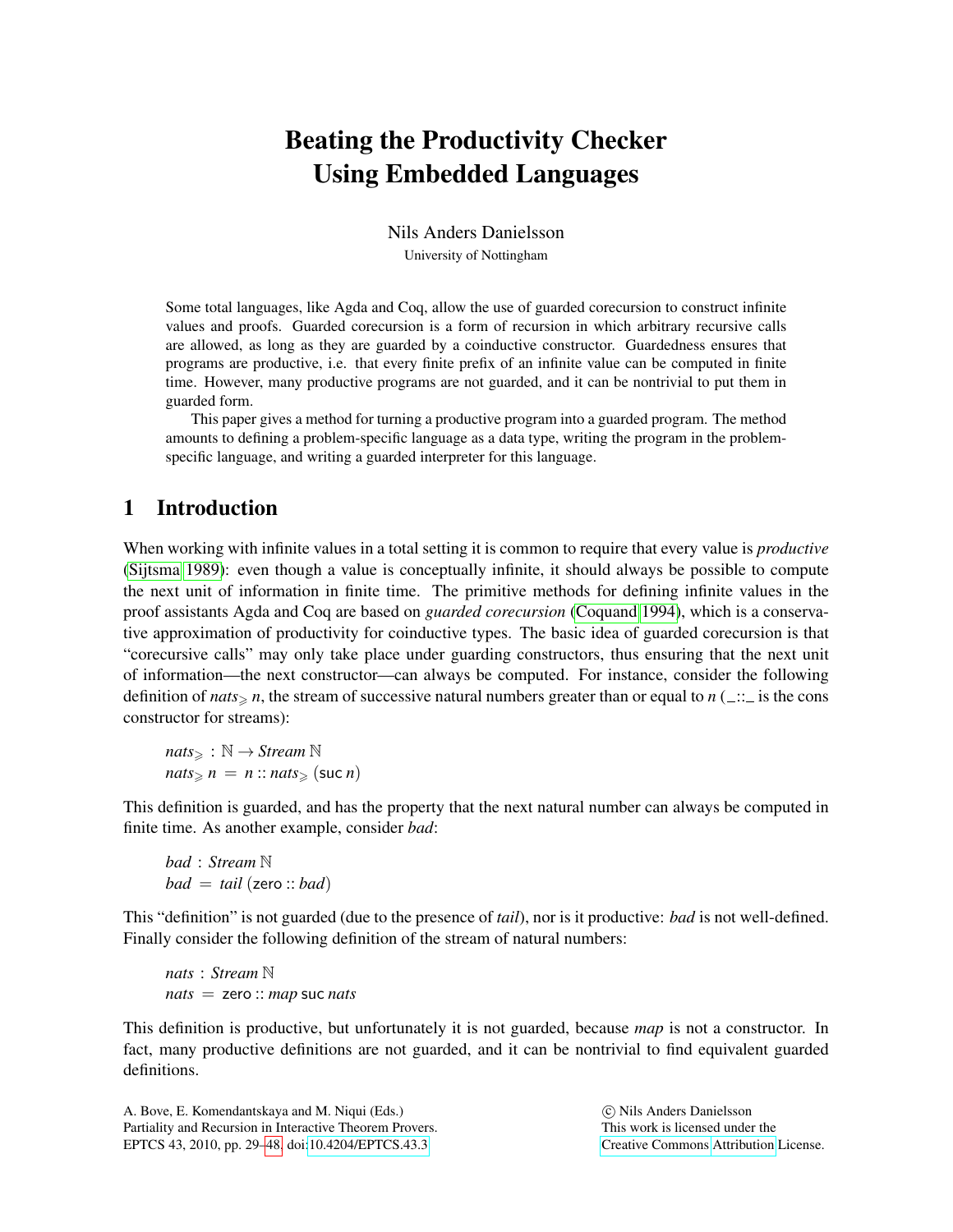The main contribution of this paper is a technique for translating a large class of productive but unguarded definitions into guarded definitions. The basic observation of the technique is that many productive definitions would be guarded if some functions were actually constructors. For instance, if *map* were a constructor, then *nats* would be guarded. The technique then amounts to defining a problemspecific language as a data type which includes a constructor for every function like *map*, implementing the productive definitions in a guarded way using this language, and implementing a guarded interpreter for the language. Optionally one can also prove that the resulting definitions satisfy their intended defining equations, and that these equations have unique solutions.

The technique relies on the use of data types defined using mixed induction and coinduction (see Section [2\)](#page-1-0), so it requires a programming language with support for such definitions. The examples in the paper have been implemented using Agda [\(Norell 2007;](#page-19-2) [Agda Team 2010\)](#page-18-1), a dependently typed, total<sup>[1](#page-1-1)</sup> functional programming language with good support for mixed induction and coinduction. The supporting source code is available to download [\(Danielsson 2010a\)](#page-18-2).

Before we continue it may be useful to state some things which are *not* addressed by the paper:

- The paper's focus is on establishing productivity, not on representing non-productive definitions, nor on making non-productive definitions total by restricting their types [\(Bertot 2005\)](#page-18-3).
- No attempt is made to automate the technique: as it stands it provides a manual, somewhat ad hoc method for getting productive definitions accepted by a system based on guarded corecursion.

The rest of the paper is structured as follows: Section [2](#page-1-0) discusses induction and coinduction in the context of Agda, Sections [3](#page-3-0)[–8](#page-13-0) (as well as Appendix [A\)](#page-16-0) introduce the language-based approach to productivity through a number of examples, Section [9](#page-14-0) discusses related work, and Section [10](#page-16-1) concludes.

### <span id="page-1-0"></span>2 Mixed Induction and Coinduction

This section gives a quick introduction to Agda, in particular to its support for mixed induction and coinduction. For more details, see [Danielsson and Altenkirch](#page-18-4) [\(2010,](#page-18-4) Section 2).

In Agda the type of infinite streams can be defined as follows:

data *Stream* (*A* : *Set*) : *Set* where  $\therefore$ :  $A \rightarrow \infty$  (*Stream A*)  $\rightarrow$  *Stream A* 

This definition states that *Stream A* is a *Set* ("type") with a single (infix) constructor  $\frac{d}{dx}$ : of type  $A \rightarrow \infty$  (*Stream A*)  $\rightarrow$  *Stream A*. The inclusion of  $\infty$  in the type of  $\ldots$  makes *Stream A* coinductive; without it the type would be empty. You should read  $\infty$  (*Stream A*) as "delayed stream of *As*"—the function  $\infty$  : *Set*  $\rightarrow$  *Set* is analogous to the suspension type constructors which are sometimes used to introduce non-strictness in strict languages [\(Wadler et al. 1998\)](#page-19-3), and closely related to the domain-theoretic notion of lifting. However, Agda programs are required to be total.

We can construct infinite values by guarded corecursion. For instance, we can define a function which combines two streams in a pointwise manner as follows:<sup>[2](#page-1-2)</sup>

 $zipWith : \{A \ B \ C : \ Set\} \rightarrow (A \rightarrow B \rightarrow C) \rightarrow Stream \ A \rightarrow Stream \ B \rightarrow Stream \ C$  $zipWith f(x:: xs) (y:: ys) = f xy :: \frac{\sharp}{xy}$   $zipWith f (^b xs) (^b ys)$ 

<span id="page-1-1"></span><sup>&</sup>lt;sup>1</sup>Agda is an experimental system with neither a formalised meta-theory nor a verified type checker, so take words such as "total" with a grain of salt.

<span id="page-1-2"></span><sup>&</sup>lt;sup>2</sup>The notation  $\{A \ B \ C : \ Set\} \rightarrow \dots$  means that *zipWith* takes three *implicit* arguments *A*, *B* and *C*, all of type *Set*. These arguments do not need to be given explicitly if Agda can infer them.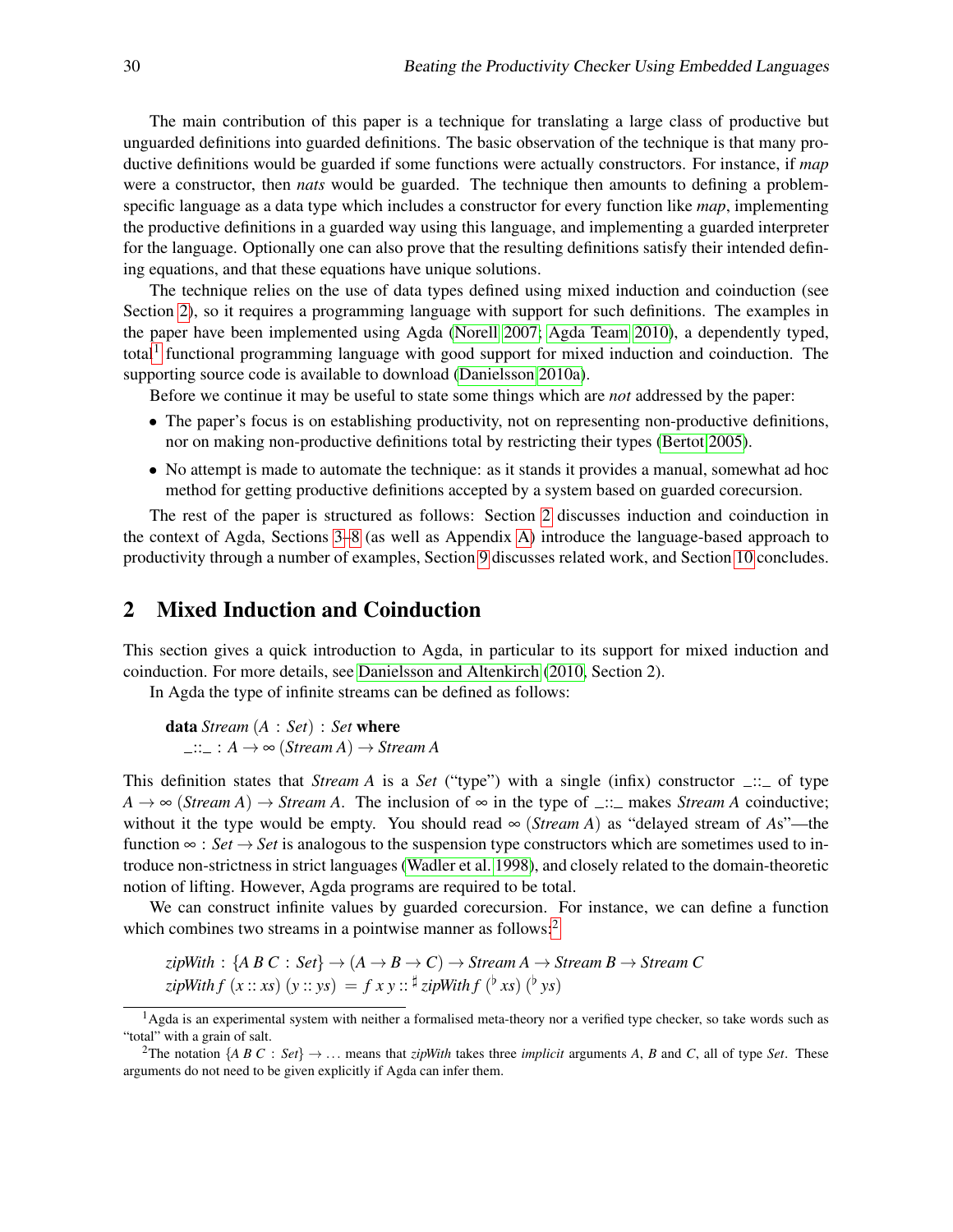This definition uses the coinductive delay constructor  $\frac{d}{dr}$  (sharp)<sup>[3](#page-2-0)</sup> and the force function  $\frac{d}{dr}$  (flat):

$$
\xrightarrow{\sharp} : \{A : Set\} \to A \to \infty A
$$
  

$$
\xrightarrow{b} : \{A : Set\} \to \infty A \to A
$$

Agda views *zipWith* as guarded, because there is no non-constructor function between the left-hand side and the corecursive call, and there is at least one use of the guarding coinductive constructor  $\frac{\mu}{\mu}$ . This constructor has special status: it is treated as a constructor by Agda's productivity checker, but may not be used in patterns. Instead one can use the force function:  $\phi(\textbf{\texttt{\texttt{\#}}} x)$  reduces to *x*.

As another example, consider the following definition of equality—bisimilarity—for streams (which makes use of the fact that constructors can be overloaded):

**data** \_ 
$$
\approx
$$
 {*A* : *Set*} : *Stream A*  $\rightarrow$  *Stream A*  $\rightarrow$  *Set* **where**  
 ... :  $(x : A) \rightarrow \{xs \ ys : \in (Stream A)\} \rightarrow \infty$  ( $^{\flat} xs \approx {^{\flat}ys}) \rightarrow x :: xs \approx x :: ys$ 

This definition states that two streams are equal if their heads are identical and their tails are equal (coinductively). Note that the elements of this type are equality *proofs*. We can establish equalities by constructing proofs using guarded corecursion. For instance, we can prove symmetry as follows:

 $sym : \{A : Set\} \rightarrow \{xs\;ys : Stream\;A\} \rightarrow xs \approx ys \rightarrow ys \approx xs$  $sym(x::xs\approx ys) = x::^{\sharp}sym(^{\flat}xs\approx ys)$ 

(Note that *xs*≈*ys* is an ordinary variable, albeit perhaps with an unusual name.)

Let us now consider a definition which uses both induction and coinduction. The type *SP A B* of stream processors [\(Hancock et al. 2009\)](#page-18-5)—representations of programs taking streams of *A*s to streams of *B*s—can be defined as follows:

data *SP* (*A B* : *Set*) : *Set* where put :  $B \rightarrow \infty$  (*SPAB*)  $\rightarrow$  *SPAB*  $get : (A \rightarrow SP A B) \rightarrow SP A B$ 

Here put *b sp* is intended to output *b* and continue with *sp*, while get *f* is intended to read an element *a* and continue with *f a*. You can see the type as the nested fixpoint<sup>[4](#page-2-1)</sup>  $V X$ .  $\mu Y$ .  $B \times X + (A \rightarrow Y)$ —in fact, *all* (non-mutual) data types in the paper can be seen as nested fixpoints of the form ν*X*. µ*Y*. *F X Y* (and mutually defined data types can be merged by adding an index). Note that the recursive argument of put is delayed (coinductive), whereas the recursive argument of get is not. This means that we can have an infinite number of consecutive put constructors, but only a finite number of consecutive gets; definitions such as the following one are not guarded and not accepted:

$$
sink : \{A B : Set\} \rightarrow SP A B
$$
  

$$
sink = get (\lambda \rightarrow sink)
$$

The definition of *sink* is not problematic in and of itself (assuming that it is not evaluated too eagerly). However, by ruling out such definitions we make other definitions possible, for instance the following one, which gives the semantics of a stream processor:

<span id="page-2-1"></span><span id="page-2-0"></span><sup>&</sup>lt;sup>3</sup>The prefix operator  $\sharp$  is the most tightly binding operator in this paper; ordinary function application binds tighter, though. <sup>4</sup>Currently this is not quite correct in Agda [\(Altenkirch and Danielsson 2010\)](#page-18-6), but for the purposes of this paper the differences are irrelevant.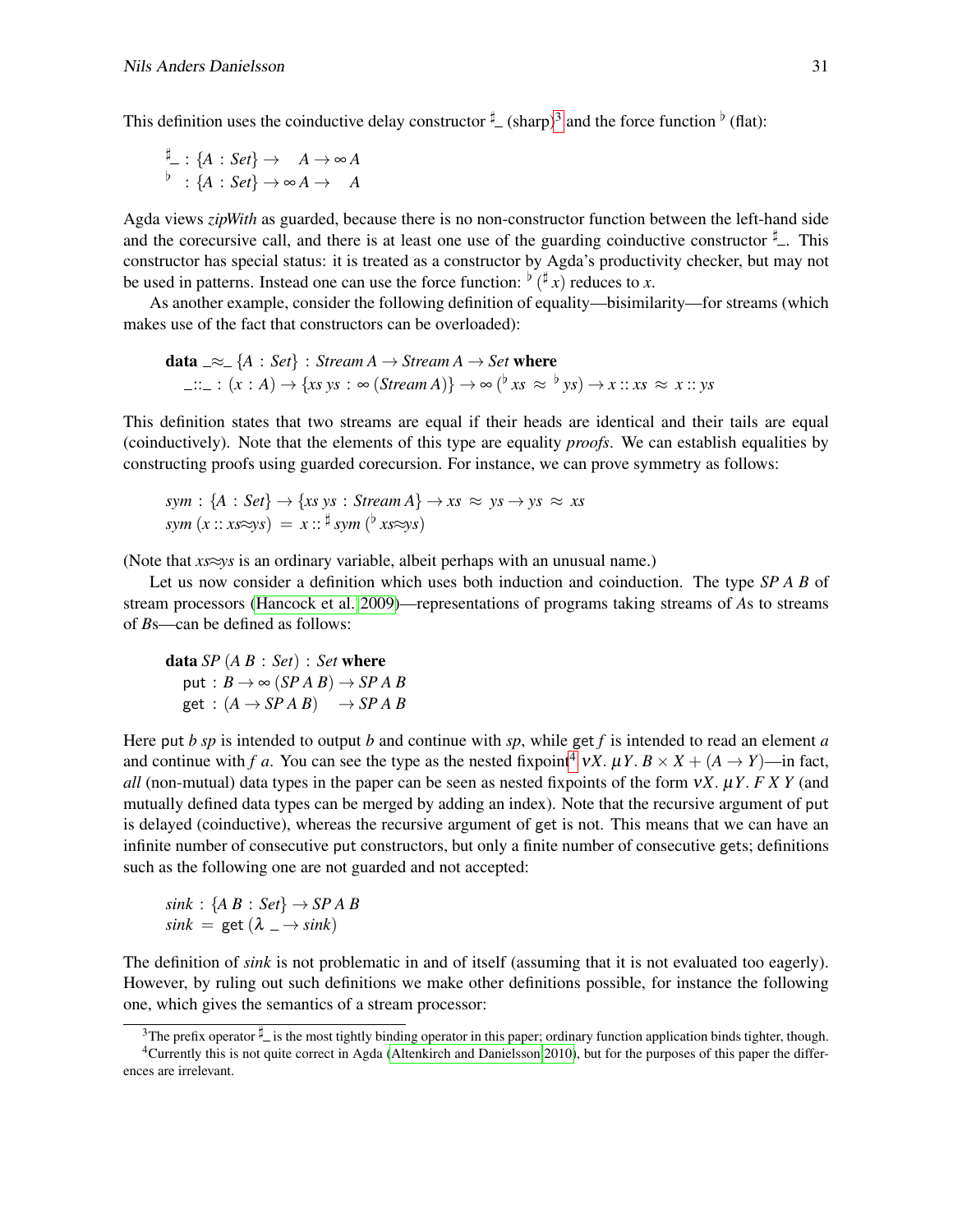$$
\begin{array}{ll}\n\llbracket - \rrbracket : \{ A \, B : Set \} \to \mathit{SP} \, A \, B \to \mathit{Stream} \, A \to \mathit{Stream} \, B \\
\llbracket \, \mathsf{put} \, b \, \mathsf{sp} \, \rrbracket \, \mathsf{as} &= b :: \, ^\sharp \left( \begin{bmatrix} \flat & \mathsf{sp} \, \rrbracket \, \mathsf{as} \right) \\
\llbracket \, \mathsf{get} \, f \end{bmatrix} \, (a :: as) = \llbracket f \, a \, \rrbracket \, ( ^\flat \, \mathsf{as} )\n\end{array}
$$

This function is accepted by Agda because it is defined using a lexicographic combination of guarded corecursion and structural recursion. In this particular example the first component of the lexicographic product is the "guardedness", and the second component is the *inductive* structure of the stream processor:

- In the first clause the corecursive call is guarded. The stream processor is not structurally smaller, due to the use of the force function  $($ <sup>b</sup>), but this is irrelevant.
- In the second clause the corecursive call is not guarded, but there is no non-constructor function between the left-hand side and the corecursive call, so we say that "guardedness is preserved". On the other hand, the stream processor argument is strictly structurally smaller  $(f \, x \, \text{is smaller than})$ get *f* for any *x*).

Armed with the knowledge that there can only be a finite number of consecutive get constructors we conclude that, when evaluating  $\llbracket sp \rrbracket$  *as*, we must eventually reach the first clause. At this stage we can immediately inspect the head element of the output stream, because the second clause does not introduce any interfering destructors.

As a final example, consider *filter*, which is not accepted by Agda:

filter : {*A* : *Set*} 
$$
\rightarrow
$$
 (*A*  $\rightarrow$  *Bool*)  $\rightarrow$  *Stream A*  $\rightarrow$  *Stream A*  
*filter p* (*x* :: *xs*) **with** *p x*  
*filter p* (*x* :: *xs*) | **true** = *x* :: <sup>‡</sup>*filter p* (<sup>b</sup>*xs*)  
*filter p* (*x* :: *xs*) | **false** = *filter p* (<sup>b</sup>*xs*)

(Here the **with** construct is used to pattern match on  $p(x)$ ). The first corecursive call is guarded, but in the last clause the call is not guarded, and nothing is structurally smaller, so this function is not accepted.

The explanations above should suffice to understand the definitions in this paper—in fact, most definitions use less complicated recursion principles than the one used by  $\llbracket \cdot \rrbracket$ . For more information about Agda's criterion for accepting a function as total, see [Danielsson and Altenkirch](#page-18-4) [\(2010,](#page-18-4) Section 2.5).

Before we continue note that, in order to reduce clutter, the declarations of implicit arguments have been omitted in the remainder of the paper.

#### <span id="page-3-0"></span>3 Making Programs Guarded

As noted in the introduction guardedness is sometimes an inconvenient restriction: there are productive programs which are not syntactically guarded. This section introduces a language-based technique for putting definitions in guarded form.

Consider the following definition of the stream of Fibonacci numbers:

*fib* : *Stream* N  $fib = 0$ ::  $\frac{\sharp}{\text{zipWith}}$   $\frac{1}{-1}$  *fib*  $(1:: \frac{\sharp}{\text{fib}})$ 

While the definition of *fib* is productive, it is not guarded, because the function *zipWith* is not a constructor. If *zipWith* were a constructor the definition would be guarded, though, and this presents a way out: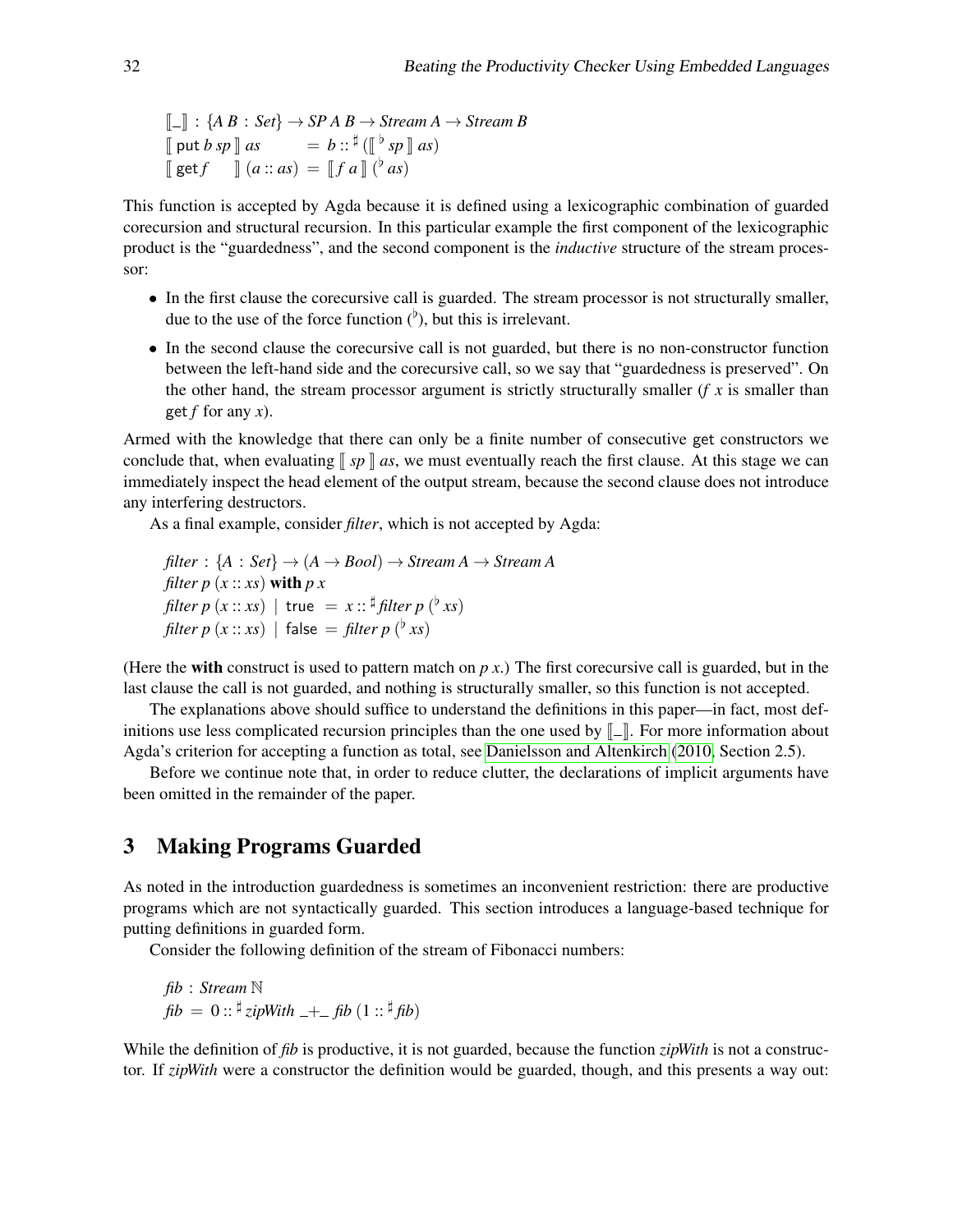we can define a problem-specific language which includes *zipWith* as a constructor, and then define an interpreter for the language by using guarded corecursion.

A simple language of stream programs can be defined as follows:<sup>[5](#page-4-0)</sup>

**data** *Stream*<sub>P</sub> : *Set*  $\rightarrow$  *Set*<sub>1</sub> **where**  $\Rightarrow$ ::  $A \rightarrow \infty$  *(Stream<sub>P</sub>A)*  $\rightarrow$  *Stream<sub>P</sub>A*  $\mathsf{zipWith} : (A \rightarrow B \rightarrow C) \rightarrow \mathsf{Stream}_P A \rightarrow \mathsf{Stream}_P B \rightarrow \mathsf{Stream}_P C$ 

Note that the stream program argument of  $\Box$ : is coinductive, while the arguments of zipWith are inductive; a stream program consisting of an infinitely deep application of zipWiths would not be productive.

Stream programs will be turned into streams in two steps. First a kind of weak head normal form (WHNF) for stream programs is computed recursively, and then the resulting stream is computed corecursively. The WHNFs are defined in the following way:

data  $Stream_W : Set \rightarrow Set_1$  where  $\Box: \Box : A \rightarrow \mathit{Stream}_{P} A \rightarrow \mathit{Stream}_{W} A$ 

Note that the stream argument to  $\Box$  is a ("suspended") program, not a WHNF. The function *whnf* which computes WHNFs can be defined by structural recursion:

*whnf* : *Stream<sub>P</sub>*  $A \rightarrow$  *Stream<sub>W</sub>*  $A$ *whnf*  $(x:: xs)$  =  $x::^{\flat} xs$  $whnf$  (zipWith *f xs ys*) = *zipWith*<sub>W</sub> *f* (*whnf xs*) (*whnf ys*)

Here  $zipWith_{W}$  is defined by simple case analysis:

 $zipWith_{W} : (A \rightarrow B \rightarrow C) \rightarrow Stream_{W} A \rightarrow Stream_{W} B \rightarrow Stream_{W} C$  $\langle zipWith_{\mathbf{w}} f(x \, : \, \mathbf{x}s) (y \, : \, \mathbf{y}s) = f(x \, y \, : \, \mathbf{z} \mathbf{z})$ 

WHNFs can then be turned into streams corecursively:

mutual

 $\llbracket - \rrbracket_W$  : *Stream*  $A \rightarrow$  *Stream*  $A$  $\llbracket x :: xs \rrbracket_{\mathbf{W}} = x :: \mathbf{\sharp} \llbracket xs \rrbracket_{\mathbf{P}}$  $\llbracket \ln \text{supp} \cdot \text{Streamp } A \rightarrow \text{sn}$ <br> $\llbracket xs \rrbracket_p = \llbracket whnf xs \rrbracket_w$  $\llbracket \_ \rrbracket_{\mathbf{P}} : \textit{Stream}_{\mathbf{P}} A \rightarrow \textit{Stream } A$ 

Note that this definition is guarded. (Agda accepts definitions like this one even though it is split up over two mutually defined functions; alternatively one could write  $\llbracket x : : x_s \rrbracket_W = x : : \mathbb{I} \llbracket \text{ whnf } xs \rrbracket_W$  and define  $\llbracket \_ \rrbracket_{\rm P}$  separately.)

Given the language above we can now define the stream of Fibonacci numbers using guarded corecursion:

| $\operatorname{fib}_{\mathsf{P}}$ : Stream <sub>P</sub> $\mathbb N$                                                    | fib: Stream $\mathbb N$       |
|------------------------------------------------------------------------------------------------------------------------|-------------------------------|
| $fib_{\rm P} = 0$ :: $\frac{\dagger}{4}$ zipWith $- +$ $\int$ $fib_{\rm P}$ $(1$ :: $\frac{\dagger}{4}$ $fib_{\rm P})$ | $fib = [fib_{\rm p}]_{\rm p}$ |

<span id="page-4-0"></span><sup>&</sup>lt;sup>5</sup>*Set*<sub>1</sub> is a type of large types;  $\infty$  has type *Set<sub>i</sub>*  $\rightarrow$  *Set<sub>i</sub>* for any *i*.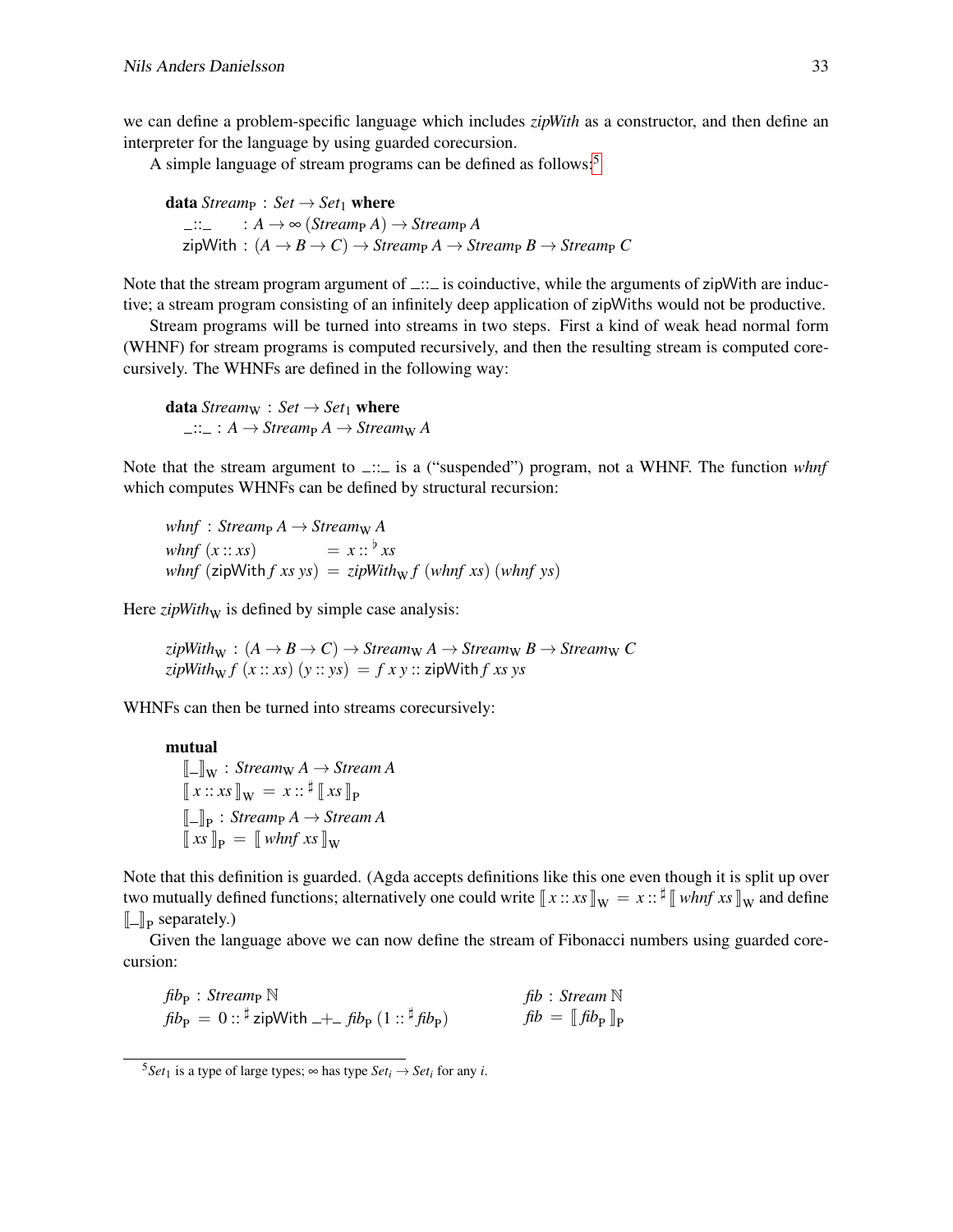One can prove that this definition satisfies the original equation for *fib* by first proving corecursively that  $[\![...]\!]_P$  is homomorphic with respect to *zipWith*/zipWith:

$$
zipWith\text{-}hom: (f: A \to B \to C) \to (xs: Stream A) \to (ys: Stream B) \to
$$
  
\n
$$
[zipWith f xs ys]_P \approx zipWith f [xs]_P [ys]_P
$$
  
\n
$$
fib\text{-}correct: fib \approx 0:: \frac{\sharp}{zipWith} +_ fib(1:: \frac{\sharp}{fb})
$$

For the omitted proofs, see [Danielsson](#page-18-2) [\(2010a\)](#page-18-2). One may also want to establish that the original equation for *fib* defines the stream completely, i.e. that it has a *unique* solution. For an explanation of how this can be done, see Section [5.](#page-8-0)

It can be instructive to see what would happen if we tried to use the method above to implement the ill-defined stream *bad* from the introduction. Defining the language and giving a "definition" for *bad* is straightforward:

| <b>data</b> Stream $(A : Set) : Set$ where<br>$\Box \colon A \to \infty$ (Streamp A) $\to$ Streamp A<br>tail: $Stream_{P} A \rightarrow Stream_{P} A$ | bad: Streamp $\mathbb N$<br><i>bad</i> = tail (zero: $\frac{4}{7}$ <i>bad</i> ) |
|-------------------------------------------------------------------------------------------------------------------------------------------------------|---------------------------------------------------------------------------------|
|-------------------------------------------------------------------------------------------------------------------------------------------------------|---------------------------------------------------------------------------------|

However, turning stream programs into streams becomes tricky. How would *tail*<sub>W</sub> be defined?

| <b>data</b> Stream <sub>W</sub> $(A : Set) : Set$ where      | tailw: $Stream_{W} A \rightarrow Stream_{W} A$ |
|--------------------------------------------------------------|------------------------------------------------|
| $\Box\colon A\to \mathit{Stream}_P A\to \mathit{Stream}_W A$ | tail <sub>W</sub> $(x::xs) = ?$                |

Note that, in the body of *tail*<sub>W</sub>, xs is a stream program, but we need to produce a WHNF.

# <span id="page-5-0"></span>4 Several Types at Once

The technique introduced in Section [3](#page-3-0) is not limited to streams. In fact, it can be used with several types at the same time. To illustrate how this can be done I will implement circular breadth-first labelling of trees á la [Jones and Gibbons](#page-19-4) [\(1993\)](#page-19-4).

The following type of potentially infinite binary trees will be used:

```
data Tree (A : Set) : Set where
   leaf : Tree A
   node: \infty (Tree A) \rightarrow A \rightarrow \infty (Tree A) \rightarrow Tree A
```
Jones and Gibbons' implementation can be described as follows. First a labelling function *lab* is defined. This function takes a tree, along with a stream of streams of new labels. The labels in a prefix of the *n*-th stream are used to label the *n*-th level of the tree, and the remaining labels are returned from *lab*:

*lab* : *Tree A*  $\rightarrow$  *Stream* (*Stream B*)  $\rightarrow$  *Tree B*  $\times$  *Stream* (*Stream B*)  $lab$  leaf  $bss$  = (leaf,  $bss$ )  $lab \text{ (node } l = r) \ ((b::bs) :: bss) = (\text{node } (l * l') b (l * r'), ^b bs :: ^{t}bss'')$ where  $(l', bss') = lab(^{\{b\}}l)(^{\{b\}}bss)$  $(r', bss'') = lab(^{\dagger}r)bss'$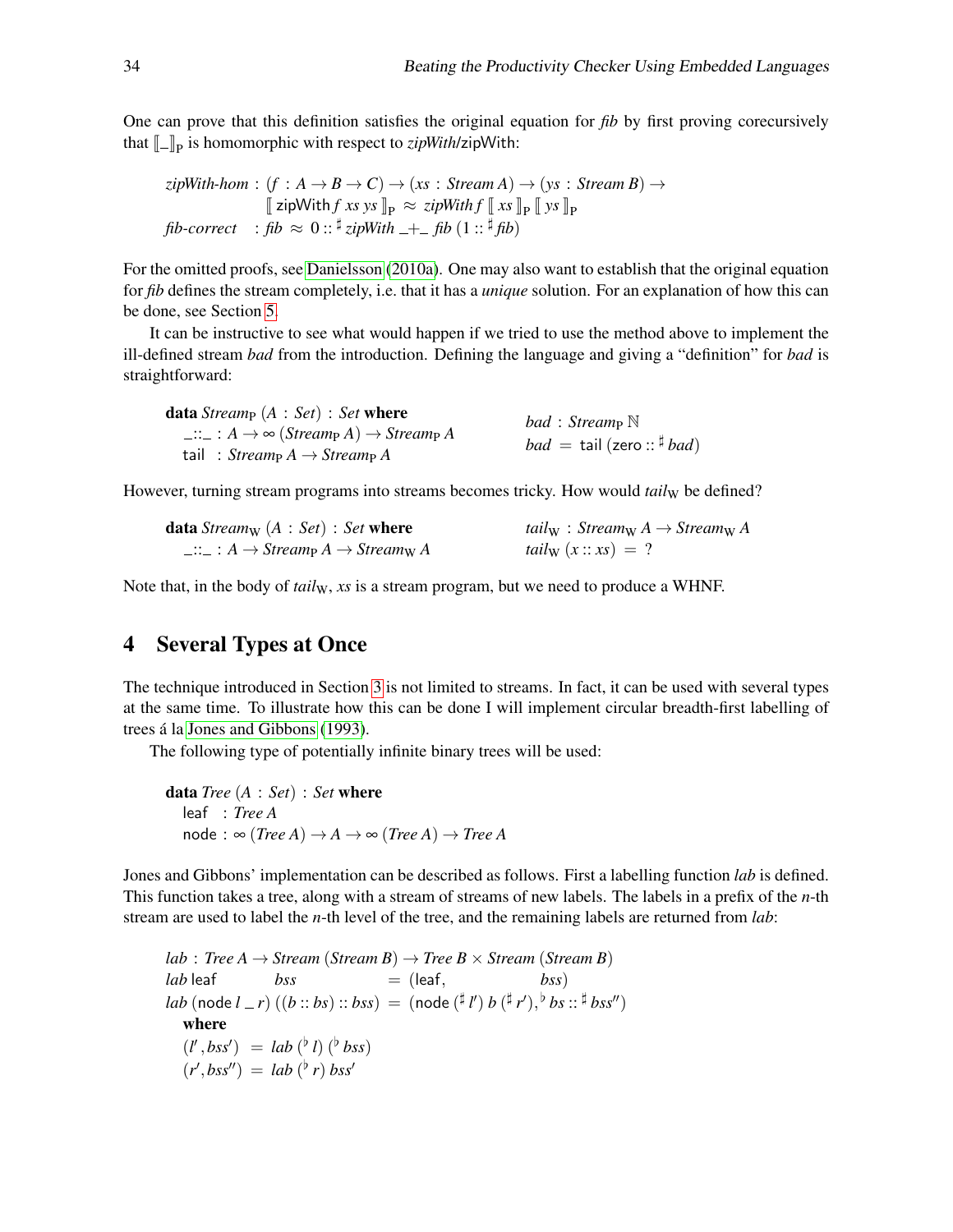This code is not accepted by Agda, because the recursive calls are not guarded (their results are destructed, and furthermore *lab*, which is not a constructor, is applied to a part of one of the results).[6](#page-6-0) The next step in Jones and Gibbons' implementation is to construct the stream of streams of labels which is used by *lab*, and use these streams to compute the relabelled tree. This is done using a circular construction:

*label* : *Tree A*  $\rightarrow$  *Stream B*  $\rightarrow$  *Tree B label t bs* =  $t'$ where  $(t', bss) = lab t (bs :: \frac{4}{5} bss)$ 

This code is not accepted by Agda, because *lab* is not a constructor, and furthermore the result of *lab* is destructed.

To implement breadth-first labelling in the style of Jones and Gibbons the following universe of trees, streams, products and arbitrary (small) types will be used:

| data $U: Set_1$ where             | $El: U \rightarrow Set$                 |
|-----------------------------------|-----------------------------------------|
| tree : $U \rightarrow U$          | $El$ (tree a) $= Tree$ (El a)           |
| stream : $U \rightarrow U$        | $El$ (stream $a) = Stream$ (El a)       |
| $\Box \otimes \_ : U \to U \to U$ | $El (a \otimes b)$ = $El a \times El b$ |
| $ \Box $ : Set $\rightarrow U$    | $El [A] = A$                            |

The type *U* defines codes for elements of the universe, and *El* interprets these codes.

By indexing the program and WHNF types by codes from the universe *U* we can work with several types at once:

```
mutual
      data El_P: U \rightarrow Set_1 where
            \downarrow : El_{\rm W} a \rightarrow El_{\rm P} afst : El_{\rm P} (a \otimes b) \rightarrow El_{\rm P} a\text{snd} : El_{\text{P}} (a \otimes b) \rightarrow El_{\text{P}} b\text{lab} \quad : \text{Tree } A \rightarrow \text{El}_P \text{ (stream } \lceil \text{ Stream } B \rceil) \rightarrow \text{El}_P \text{ (tree } \lceil B \rceil \otimes \text{stream } \lceil \text{ Stream } B \rceil)data El_W: U \rightarrow Set_1 where
            leaf : El_{\text{W}} (tree a)
            \text{node}: \infty \left( El_{\text{P}} \left( \text{tree } a \right) \right) \rightarrow El_{\text{W}} \left( a \rightarrow \infty \left( El_{\text{P}} \left( \text{tree } a \right) \right) \rightarrow El_{\text{W}} \left( \text{tree } a \right) \right)\lim_{m \to \infty} : El_{\mathbf{W}} a \to \infty (El_{\mathbf{P}} (stream a)) \to El_{\mathbf{W}} (stream a)
            \Rightarrow \quad : Elwa \rightarrow Elwb \rightarrow Elwa (a \otimes b)\begin{bmatrix} - \\ \end{bmatrix} : A \rightarrow El_{\mathbf{W}} \begin{bmatrix} A \end{bmatrix}
```
Note that only those constructor arguments which are delayed are represented as programs in the definition of  $El<sub>W</sub>$ —the other arguments can be viewed as "strict". Note also that, unlike in Section [3,](#page-3-0) the two types are defined mutually: the WHNF type is included in the type of programs using the constructor ↓. This makes the program type less usable (the term fst  $p:: xs$  is not well-typed, for instance), but avoids some code duplication. An alternative would be to merge the definitions of  $E l<sub>P</sub>$  and  $E l<sub>W</sub>$ , and use an additional index to specify which programs are in weak head normal form.

The type of lab may seem a bit strange: the inner and outer streams are represented differently. One reason for this design choice can be seen in the definition of *labw*:

<span id="page-6-0"></span><sup>6</sup>Agda does not support pattern matching in where clauses as used here, but one can use projection functions instead.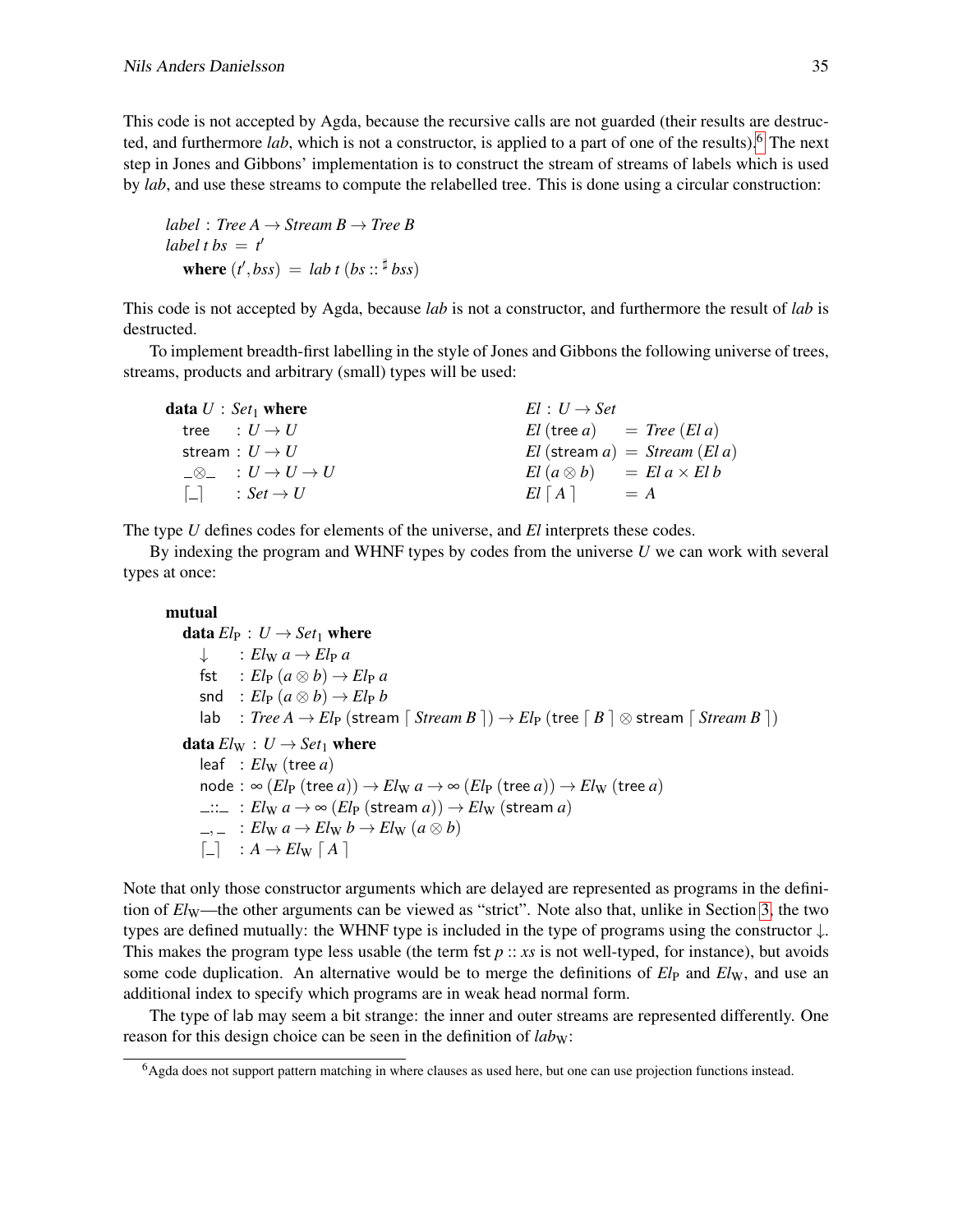$lab_{\text{W}}$  : *Tree A*  $\rightarrow$  *El<sub>W</sub>* (stream  $\lceil$  *Stream B*  $\rceil$  )  $\rightarrow$  *El<sub>W</sub>* (tree  $\lceil B \rceil \otimes$  stream  $\lceil$  *Stream B*  $\rceil$ )  $lab_{\text{W}}$  leaf  $bss$  = (leaf,  $lab_{\mathrm{W}} \; (\textsf{node} \ l \_r) \; (\lceil \; b::bs \rceil::bss) \, = \; (\textsf{node} \, (\overset{\sharp}{\textsf{f}} \textsf{fst} \, x) \; \lceil \; b \; \rceil \; (\overset{\sharp}{\textsf{f}} \textsf{st} \, y), \lceil \;^\flat \, bs \; \rceil::\overset{\sharp}{\textsf{f}} \textsf{snd} \, y)$ where  $x =$  lab ( $\frac{b}{l}$ ) ( $\frac{b}{b}$ *bss*)  $y =$  lab  $(^{\flat}r)$  (snd *x*)

Consider the second clause. If *laby* had the type

*Tree A*  $\rightarrow$  *El*<sub>W</sub> (stream (stream *b*))  $\rightarrow$  *El*<sub>W</sub> (tree *b*  $\otimes$  stream (stream *b*)),

then the analogue of *bs* would be a *program*, but the head of the resulting stream of streams ( $\lceil \frac{b}{b} s \rceil$  in the definition above) must be a WHNF. The use of "raw" inner streams also means that the input to the *label* function does not need to be converted.

Note that *lab*<sub>W</sub> is non-recursive. The remainder of *whnf* is straightforward to implement using structural recursion:

| $fst_{\mathbf{W}}: El_{\mathbf{W}} (a \otimes b) \rightarrow El_{\mathbf{W}} a$ | whnf: $El_{\rm P} a \rightarrow El_{\rm W} a$ |                                      |
|---------------------------------------------------------------------------------|-----------------------------------------------|--------------------------------------|
| $fst_{\mathbf{W}}(x,y) = x$                                                     | what $(\downarrow w)$                         | $= w$                                |
|                                                                                 | <i>whnf</i> (fst $p$ )                        | $= f_{stw}$ (whnf p)                 |
| snd $w : El_{W} (a \otimes b) \rightarrow El_{W} b$                             | <i>whnf</i> (snd $p$ )                        | $=$ snd <sub>W</sub> (whnf p)        |
| $\text{sn}d_{\mathrm{W}}(x, y) = y$                                             |                                               | whnf (lab t bss) = labw t (whnf bss) |

It is also easy to define  $[\![\_]\!]_W$  and  $[\![\_]\!]_P$ . These definitions use a lexicographic combination of guarded corresponent structural requirem (see Section 2). corecursion and structural recursion (see Section [2\)](#page-1-0):

#### mutual

 $\llbracket - \rrbracket_{\mathbf{W}} : El_{\mathbf{W}} \, a \rightarrow El \, a$  $\left\| \text{leaf} \right\|_{\mathbf{W}}$  = leaf  $\llbracket \text{node } l \, x \, r \, \rrbracket_{\mathrm{W}} \ = \ \text{node} \, ( \frac{\sharp \, \llbracket \, {}^{\flat} \, l \, \rrbracket_{\mathrm{P}} ) \, \llbracket \, x \, \rrbracket_{\mathrm{W}} \, ( \frac{\sharp \, \llbracket \, {}^{\flat} \, l \, \rrbracket_{\mathrm{W}} )}{\sharp \, \llbracket \, {}^{\sharp} \, \rrbracket_{\mathrm{W}}}$  $\begin{bmatrix} \mathbf{x} \ \vdots \ \mathbf{x} \end{bmatrix} \mathbf{x} = \begin{bmatrix} \mathbf{x} \ \mathbf{x} \end{bmatrix} \mathbf{x} : \mathbf{x} \mathbf{x} \end{bmatrix} \begin{bmatrix} \mathbf{x} \ \mathbf{x} \end{bmatrix} = \begin{bmatrix} \mathbf{x} \ \mathbf{x} \ \mathbf{x} \end{bmatrix} \begin{bmatrix} \mathbf{x} \ \mathbf{x} \end{bmatrix} \begin{bmatrix} \mathbf{x} \ \mathbf{x} \end{bmatrix}$ l<br>L  $\frac{1}{p}$   $r \parallel_{p}$  $\begin{bmatrix} (x, y) \\ \end{bmatrix}$  (*x*, *y*)  $\]$  w =  $\begin{bmatrix} (x, y) \\ \end{bmatrix}$  w =  $\begin{bmatrix} (x, y) \\ \end{bmatrix}$  w =  $\]$  $\llbracket \begin{bmatrix} x \\ \end{bmatrix} \rrbracket_{\mathbf{W}}$  = x  $\llbracket \mathbf{p} \rrbracket_{\mathbf{p}} = \llbracket \text{ whnf } p \rrbracket_{\mathbf{W}}$  $\llbracket \_p : El_P \, a \rightarrow El \, a$ 

Finally we can define *label*:

 $label' : Tree \: A \rightarrow Stream \: B \rightarrow El_{\mathrm{P}} \: (tree \mid B \mid \otimes \: \text{stream} \: B \mid)$  $label' t bs = lab t (\downarrow ( \lceil bs \rceil :: {}^{\sharp} \text{snd } (label' t bs)))$ *label* : *Tree A*  $\rightarrow$  *Stream B*  $\rightarrow$  *Tree B*  $label$  *t bs* =  $[\![$  fst (*label' t bs*)  $]\!]_P$ 

Note that the helper function *label'*, which corresponds to the cyclic part of the original *label*, is defined using guarded corecursion.

I have proved that the definition of *label* is correct: the resulting tree has the same shape as the original one, and a breadth-first traversal of the resulting tree produces a potentially infinite list of labels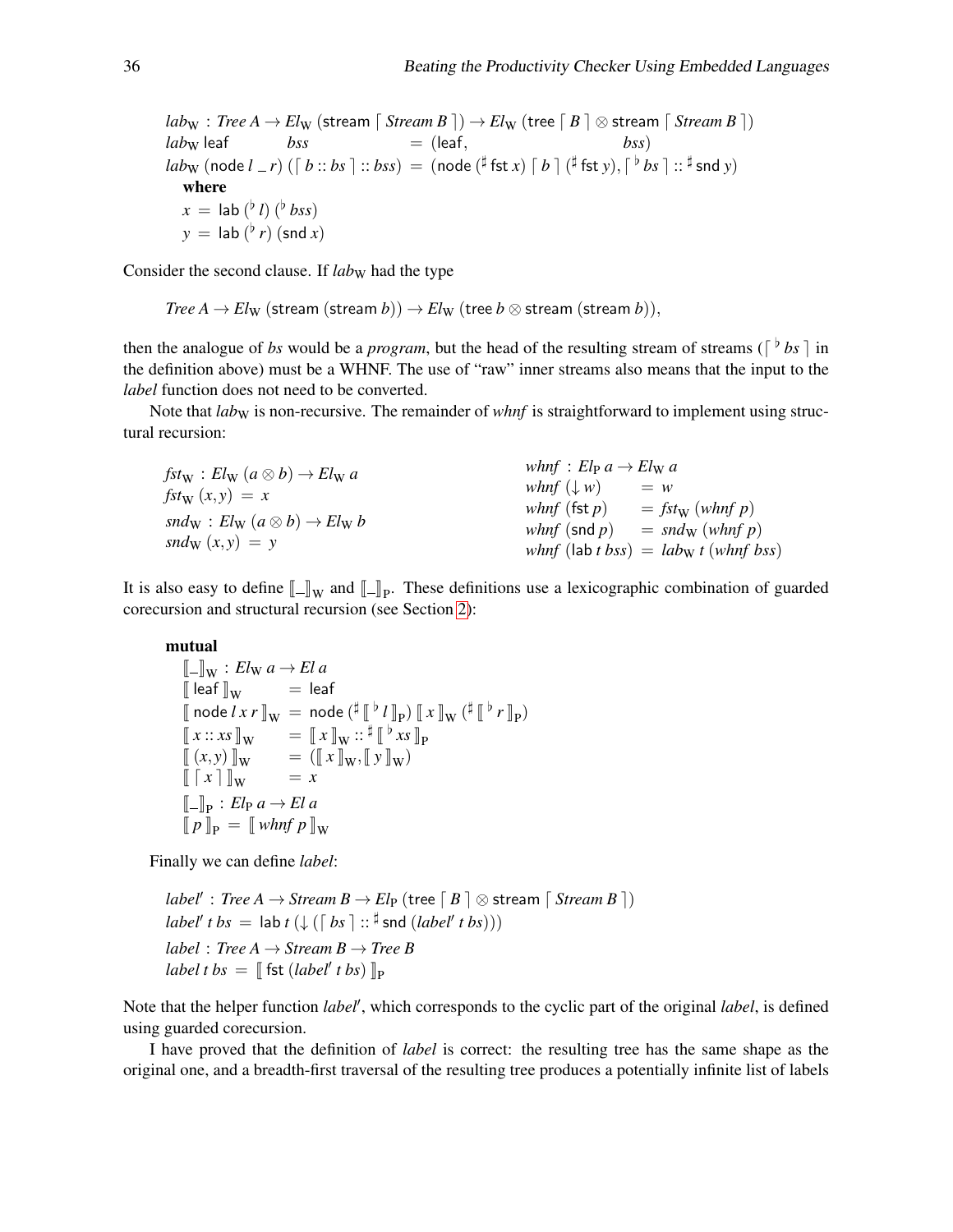which is a prefix of the stream given to *label*. To state correctness I extended the universe with support for potentially infinite lists, and added some programs to the *El*<sub>P</sub> type. For details of the statement and proof, see [Danielsson](#page-18-2) [\(2010a\)](#page-18-2).

# <span id="page-8-0"></span>5 Making Proofs Guarded

The language-based approach to guardedness introduced in Section [3](#page-3-0) has some problems when applied to programs:

- The interpretive overhead, compared to a direct implementation, can be substantial. For instance, computing the *n*-th element of the stream *fib* defined in Section [3](#page-3-0) requires a number of additions which is exponential in *n*, whereas if  $fb = 0$  ::  $\frac{d}{dx}$  *zipWith*  $\frac{d}{dx} + \frac{d}{dx}$  *fib*) is implemented directly in a language which uses call-by-need this computation only requires  $\mathcal{O}(n)$  additions. The reason for this discrepancy is that the interpreter  $\llbracket \_ \rrbracket$  does not preserve sharing. One could perhaps work<br>ground this problem by writing a more complicated interpreter, but this scene, counterproductively around this problem by writing a more complicated interpreter, but this seems counterproductive: why spend effort writing a new interpreter when one is already provided by the host programming language (or the underlying hardware)?
- Proving properties about the interpreted definitions (for instance to establish that they are correct) can be awkward, because this amounts to proving properties about the interpreter.

However, these problems are usually irrelevant for *proofs*: the run-time complexity of proofs is rarely important, and any proof of a property is usually as good as any other. Hence the approach is likely to be more useful for making proofs guarded, than for making programs guarded.

This section shows how the technique can be applied to proofs. [Hinze](#page-19-5) [\(2008\)](#page-19-5) advocates proving stream identities using a uniqueness property. One example in his paper is the iterate fusion law:

$$
\begin{aligned} \textit{fusion}: (h: A \to B) &\to (f_1: A \to A) \to (f_2: B \to B) \to \\ ((x: A) \to h \ (f_1 \ x) \equiv f_2 \ (h \ x)) \to \\ (x: A) &\to \textit{map } h \ (\textit{iterate } f_1 \ x) \approx \textit{iterate } f_2 \ (h \ x) \end{aligned}
$$

Here *map* and *iterate* are defined as follows:

| $map : (A \rightarrow B) \rightarrow Stream A \rightarrow Stream B$ | <i>iterate</i> : $(A \rightarrow A) \rightarrow A \rightarrow Stream A$ |
|---------------------------------------------------------------------|-------------------------------------------------------------------------|
| $map f(x::xs) = f x :: \frac{\beta}{n} map f(\frac{\beta}{x}s)$     | iterate $f x = x : \mathbb{I}$ iterate $f(f x)$                         |

Hinze proves the iterate fusion law by establishing that the left and right hand sides both satisfy the same guarded equation,  $f \colon x \approx h \colon x : f \colon f \colon f(x)$  (where *f* is the "unknown variable"):

map h (iterate f<sub>1</sub> x) 
$$
\approx
$$
 (by definition)  
\nh x ::  $\stackrel{\text{#}}{\ast}$ map h (iterate f<sub>1</sub> (f<sub>1</sub> x))  
\nh x ::  $\stackrel{\text{#}}{\ast}$  iterate f<sub>2</sub> (h (f<sub>1</sub> x))  $\approx$  (assumption)  
\nh x ::  $\stackrel{\text{#}}{\ast}$  iterate f<sub>2</sub> (f<sub>2</sub> (h x))  $\approx$  (by definition)  
\n $\text{iterate } f_2$  (h x)

The separately proved<sup>[7](#page-8-1)</sup> fact that the equation has a unique solution then implies that *map h* (*iterate*  $f_1$  *x*) and *iterate*  $f_2$  (*h x*) are equal.

<span id="page-8-1"></span> $<sup>7</sup>$ Hinze proves this using a method described by [Rutten](#page-19-6) [\(2003\)](#page-19-6), which in fact is closely related to the method described here,</sup> see Section [9.](#page-14-0)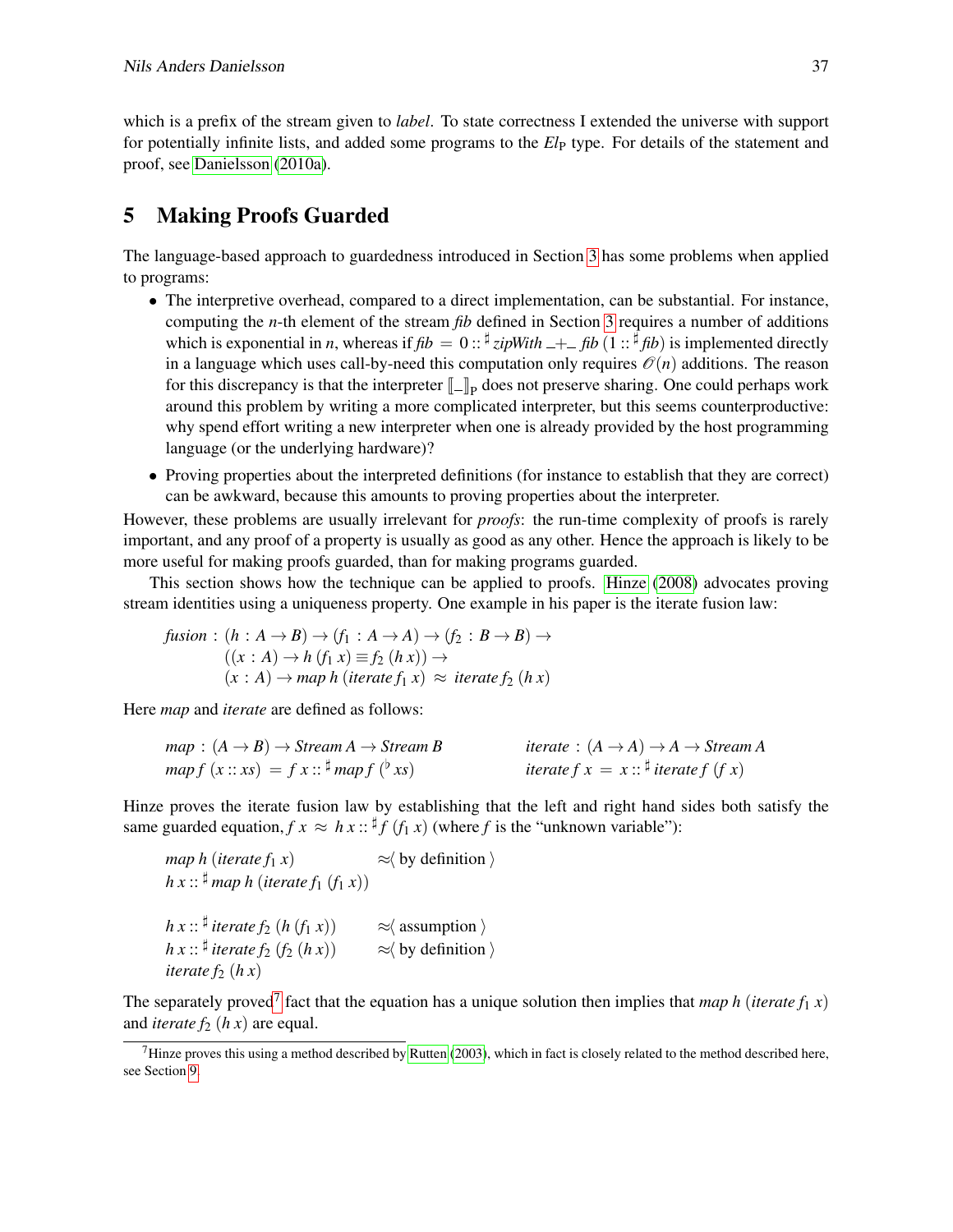Note that the proof above is almost a proof by guarded coinduction: the two equational reasoning blocks can be joined by an application of the coinductive hypothesis. However, the second block uses transitivity, thus destroying guardedness. We can work around this problem by following the approach introduced in Section [3.](#page-3-0) Let us define a language of equality proof "programs" as follows:

data  $\supseteq \supseteq_{P-}:$  *Stream A*  $\rightarrow$  *Stream A*  $\rightarrow$  *Set* where ::.  $(x : A)$  → ∞ (<sup>b</sup> *xs* ≈p <sup>b</sup> *ys*) → *x* :: *xs* ≈p *x* :: *ys*  $\exists z \in \Box$  :  $(xs : Stream A) \rightarrow xs \approx_{P} ys \rightarrow ys \approx_{P} zs \rightarrow xs \approx_{P} zs$  $\Box$  :  $(xs : Stream A) \rightarrow xs \approx_{P} xs$ 

The last two constructors represent transitivity and reflexivity, respectively. Note that the transitivity constructor is inductive; a coinductive transitivity constructor would make the relation trivial (see [Danielsson](#page-18-4) [and Altenkirch](#page-18-4) [\(2010\)](#page-18-4)). The somewhat odd names were chosen to make the proof of the iterate fusion law more readable, following [Norell](#page-19-2) [\(2007\)](#page-19-2). Just remember that  $\ll \Delta$  and  $\Box$  are both weakly binding, with  $\approx$   $\ge$  ight associative and binding weaker than  $\Box$ :

```
fusion: (h: A \rightarrow B) \rightarrow (f_1: A \rightarrow A) \rightarrow (f_2: B \rightarrow B) \rightarrow((x : A) \rightarrow h (f_1 x) \equiv f_2 (h x)) \rightarrow(x : A) \rightarrow map h (iterate f<sub>1</sub> x) \approx_{P} iterate f<sub>2</sub> (h x)fusion h f<sub>1</sub> f_2 hyp x =map h (iterate f_1 x) \approx \langle by definition \rangleh x :: ^{\sharp} map h (iterate f_1 (f_1 x)) \approx \langle h x :: ^{\sharp} fusion hf_1 f_2 hyp (f_1 x) \rangleh x :: \sharp iterate f_2 (h(f_1 x)) \approx \langle h x : : \sharp iterate-cong f_2 (hyp x) \rangleh x :: <sup>\sharp</sup> iterate f_2(f_2(hx)) \qquad \approx h \lor definition \rangleiterate f_2(hx)
```
Note that the definition of *fusion* is guarded. The definition uses some simple lemmas (*iterate-cong*, *by* and *definition*), which are omitted here.

In order to finish the proof of the iterate fusion law we have to show that  $\approx_{\text{P}}$  is sound with respect to  $\approx$  . To do this one can first define a type of WHNFs:

data  $\_\approx w_$ : *Stream A*  $\rightarrow$  *Stream A*  $\rightarrow$  *Set* where  $::_- : (x : A) \rightarrow {}^{\flat} xs \approx_{P} {}^{\flat} ys \rightarrow x :: xs \approx_{W} x :: ys$ 

It is easy to establish, by simple case analysis, that this relation is a preorder:

 $refl<sub>W</sub> : (xs : Stream A) \rightarrow xs \approx_W xs$  $trans_{\text{W}}$  :  $xs \approx_{\text{W}}$   $ys \rightarrow ys \approx_{\text{W}}$   $zs \rightarrow xs \approx_{\text{W}}$  zs

It follows by structural recursion that programs can be turned into WHNFs:

*whnf* :  $xs \approx_{P} ys \rightarrow xs \approx_{W} ys$  $whnf(x::xs\approx ys)$  =  $x::^{\flat}xs\approx ys$  $whnf$  ( $xs \approx x \cdot x \cdot ys$  )  $ys \approx z \cdot s$ ) = *trans*w (*whnf xs*≈*ys*) (*whnf ys*≈*zs*)  $whnf(xs \Box)$  =  $ref_w xs$ 

Finally soundness can be proved using guarded corecursion: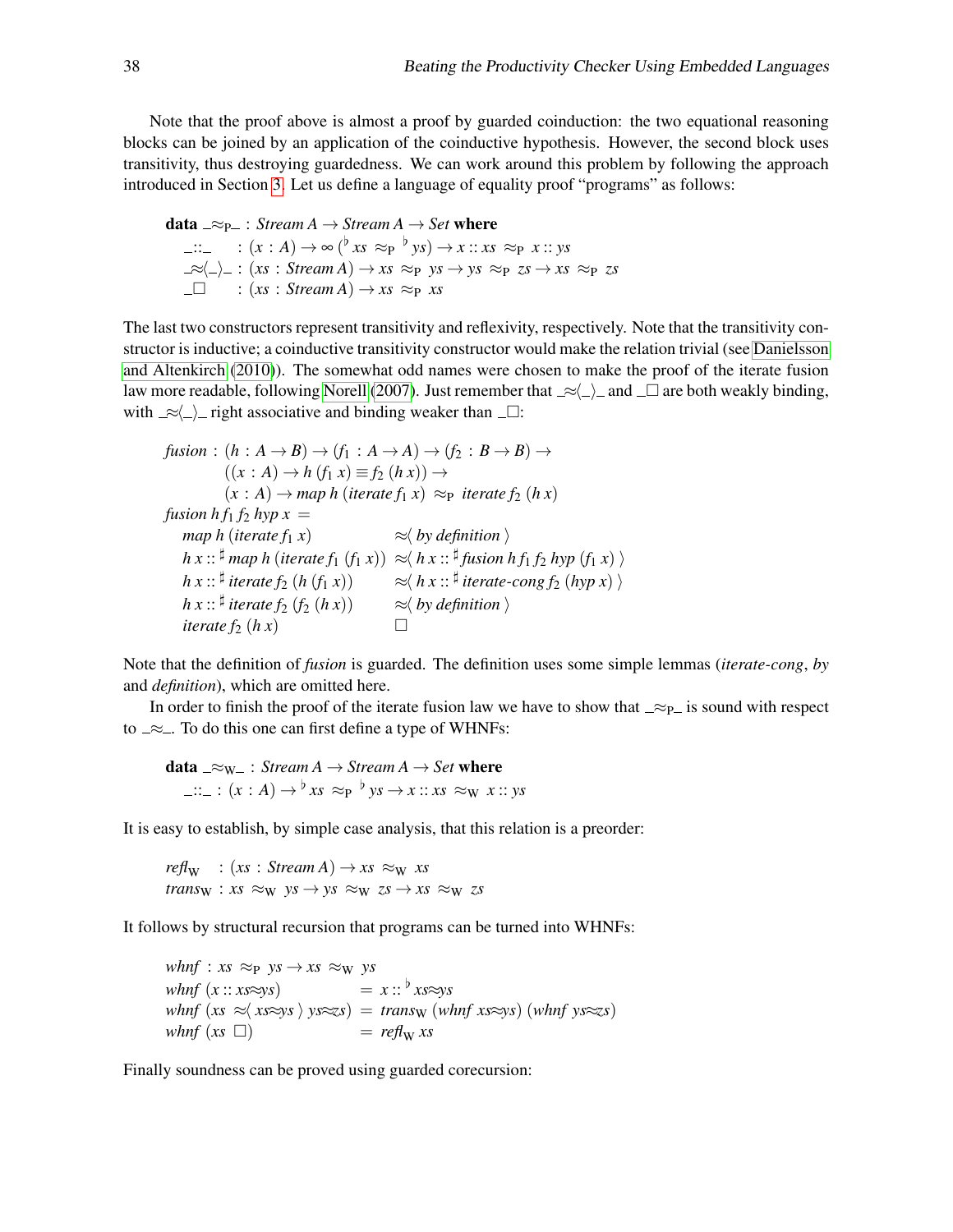#### mutual

```
soundW : xs \approx_{W} ys \rightarrow xs \approx yssound_{W}(x::xs\approx ys) = x::^{\sharp} sound_{P} xs\approx yssound<sub>P</sub> : xs \approx_{P} ys \rightarrow xs \approx yssound_P xs \approx ys = sound_W (whnf xs\approxys)
```
Note that there is no need to prove that the application *sound*<sub>P</sub> (*fusion h*  $f_1$ ,  $f_2$  *hyp x*) satisfies its intended defining equation, whatever that would be, or that this equation has a unique solution.

Using the language-based approach to guardedness I have formalised a number of examples from Hinze's paper, see [Danielsson](#page-18-2) [\(2010a\)](#page-18-2). Rephrasing the proofs using guarded coinduction turned out to be unproblematic.

As a further example, let us show that the defining equation for *fib* (see Section [3\)](#page-3-0) has a unique solution. We can state the problem as follows:

```
fib-rhs : Stream \mathbb{N} \rightarrow Stream \mathbb{N}fib-rhs ns = 0 :: \frac{\sharp}{\text{z}ipWith} \frac{1}{n} ns(1::^{\frac{\sharp}{n}})fib-unique : (ms ns : Stream \mathbb{N}) \rightarrow ms \approx fib-rhs ms \rightarrow ns \approx fib-rhs ns \rightarrow ms \approx p ns
```
The type  $\approx_{\mathcal{P}}$  used here is different from the one used above: the proof will make use of the congruence of *zipWith*, and the coinductive hypothesis will be an argument to this congruence, so a constructor for the congruence is included among the equality proof programs:

```
data \supseteq \supseteq_F : Stream A \rightarrow Stream A \rightarrow Set where
     ...
   zipWith-cong: (f: A \rightarrow A \rightarrow A) \rightarrow xs_1 \approx_{P} ys_1 \rightarrow xs_2 \approx_{P} ys_2 \rightarrowzipWith f xs_1 xs_2 \approx_{\text{P}} zipWith f ys_1 ys_2
```
It is easy to extend the definition of *whnf* to support zipWith*-*cong, using which we can define *fib-unique* as follows:

```
fib-unique ms ns hyp<sub>1</sub> hyp<sub>2</sub> =
     ms \approx \langle \textit{complete}_{P} \textit{hyp}_1 \ranglefib-rhs ms \,\approx\!\! \langle\, 0\, \mathrel{::} {}^{\sharp} zipWith-\,\mathsf{cong}\, \,+\_ \,(fib-unique ms ns hyp_1 hyp_2)(1::^{\sharp} fib-unique ms ns hyp<sub>1</sub> hyp_2) \ranglefib-rhs ns \approx complete<sub>P</sub> (sym hyp<sub>2</sub>) \ranglens
```
Here *sym* is the proof of symmetry of  $\approx$  from Section [2,](#page-1-0) and *complete*<sub>P</sub> shows that  $\approx$ <sub>P</sub> is complete with respect to  $\approx$ :

```
complete_{\rm P}: xs \approx ys \rightarrow xs \approx_{\rm P} yscomplete_{\mathbf{P}}(x::xs\approx ys) = x::^{\sharp} complete_{\mathbf{P}}(^{\flat}xs\approx ys)
```
### <span id="page-10-0"></span>6 Destructors

The following, alternative definition of the Fibonacci sequence is not directly supported by the framework outlined in previous sections: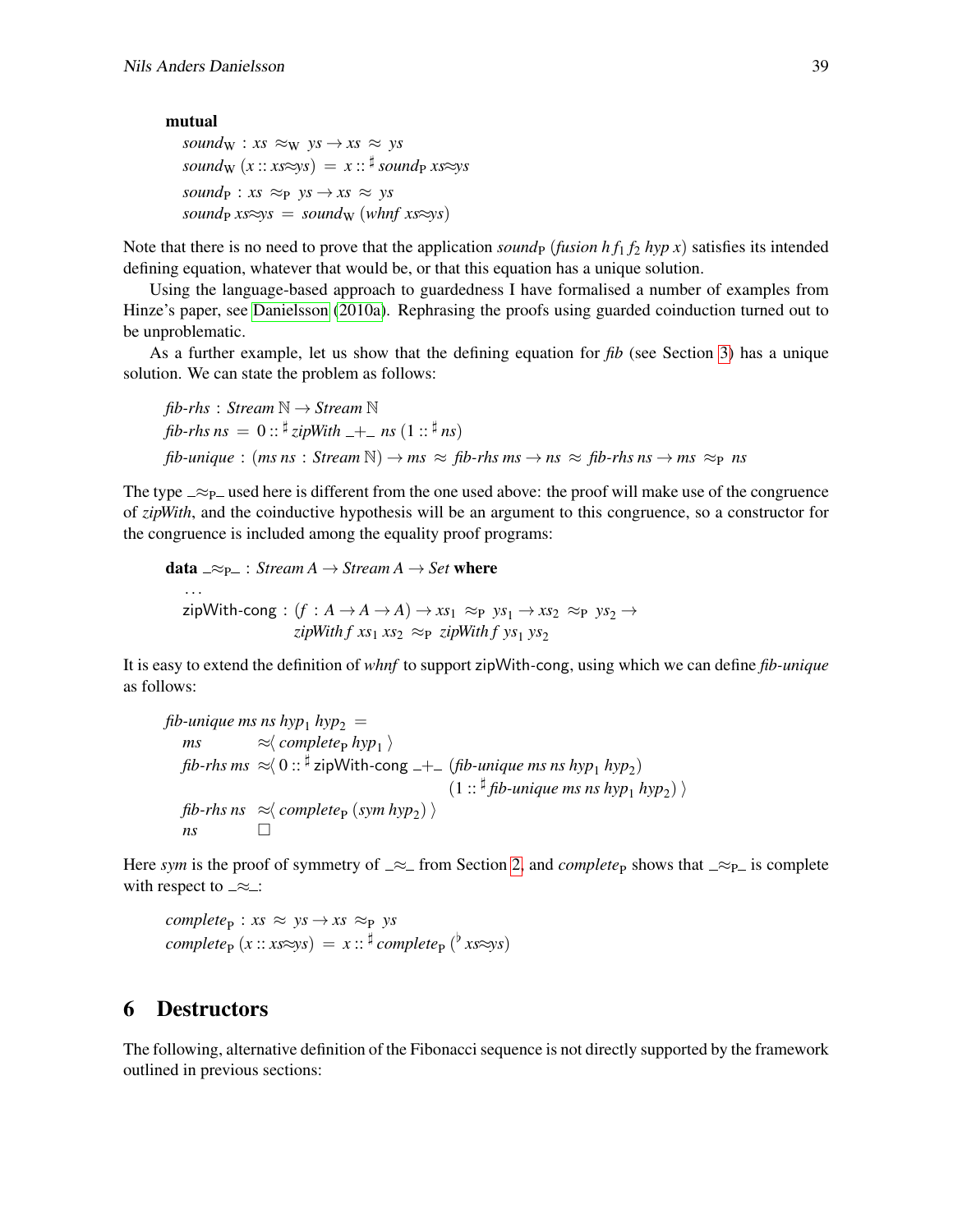*fib* : *Stream* N  $fib = 0$ ::  $\frac{d}{dx}$  (1 ::  $\frac{d}{dx}$  *zipWith*  $-+-$  *fib* (*tail fib*))

The problem is the use of the destructor *tail*. Unrestricted use of destructors can lead to non-productive "definitions", as demonstrated by *bad* (see Section [1\)](#page-0-0). However, destructors can be incorporated by extending the program type with an index which indicates when they can be used.

Consider the following type of stream programs:

data *Stream*<sub>P</sub> : *Bool*  $\rightarrow$  *Set*  $\rightarrow$  *Set*<sub>1</sub> where

 $\begin{bmatrix} \_ \end{bmatrix}$  :  $\infty$  (*Stream*<sub>P</sub> true *A*)  $\rightarrow$  *Stream*<sub>P</sub> false *A*  $\therefore$   $A \rightarrow$  *Stream*<sub>P</sub> false *A*  $\rightarrow$  *Stream*<sub>P</sub> true *A*  $tail$  : *Stream*<sub>P</sub> true  $A \rightarrow Stream$  false  $A$  $1$  *Stream*<sub>P</sub> true  $A \rightarrow$  *Stream*<sub>P</sub> false *A*  $\mathsf{zipWith} : (A \rightarrow B \rightarrow C) \rightarrow \mathsf{Stream}_P \; b \; A \rightarrow \mathsf{Stream}_P \; b \; B \rightarrow \mathsf{Stream}_P \; b \; C$ 

The type *Stream<sub>p</sub> b A* stands for streams generated in chunks of size (at least) one, where the first chunk is guaranteed to be non-empty if the index *b* is true. The constructor  $\lfloor \_ \rfloor$  marks the end of a chunk. Note how the indices ensure that a finished chunk is always non-empty, and that tail may only be used to inspect the chunk currently being constructed. The constructor forget is used to "forget" that a chunk is already finished; forget represents the identity function. This constructor is used in the implementation of *fib*<sub>P</sub> (an alternative would be to give zipWith a more general type):

 $\mathit{fib}_{\mathrm{P}}: \mathit{Stream}_{\mathrm{P}}$  true  $\mathbb N$  $\mathit{fib}_{\mathrm{P}}\,=\,0::[\![\frac{\sharp}{\,}(1::\mathsf{zipWith}\,\bot+\_{}\,(\mathsf{forget}\,\mathit{fib}_{\mathrm{P}})\,(\mathsf{tail}\,\mathit{fib}_{\mathrm{P}}))\,]$ 

The implementation of  $\llbracket \_ \rrbracket$  for this language is very similar to that for the language in Section [7,](#page-11-0) so it is emitted here. For datable of this implementation, the proof of correctness of the and the proof of it is omitted here. For details of this implementation, the proof of correctness of  $fib<sub>P</sub>$ , and the proof of uniqueness of solutions of the defining equation for  $fib<sub>P</sub>$ , see [Danielsson](#page-18-2) [\(2010a\)](#page-18-2).

### <span id="page-11-0"></span>7 Other Chunk Sizes

The language of the previous section can be generalised to support other chunk sizes [\(Danielsson 2010a\)](#page-18-2). Larger chunk sizes can provide interesting situations. Consider the following alternative definition of the function *map* from Section [5:](#page-8-0)

```
map_2\,:(A\rightarrow B)\rightarrow Stream\,A\rightarrow Stream\,Bmap_2 f (x::xs) with \frac{b}{x}xs
map_2 f (x::xs) | y::ys = f x::^{\sharp} (f y::^{\sharp} map_2 f (^{\flat} ys))
```
One can show that *map* and *map*<sub>2</sub> are extensionally equal:

 $map{\approx}map_2$ :  $(f : A \rightarrow B) \rightarrow (xs : Stream A) \rightarrow map f xs \approx map_2 f xs$ 

However, assuming that pattern matching is "strict", they are not interchangeable. The following definition of the stream of natural numbers is productive, albeit not guarded:

*nats* : *Stream* N  $nats = 0$ ::  $\frac{4}{3}$  *map* suc *nats*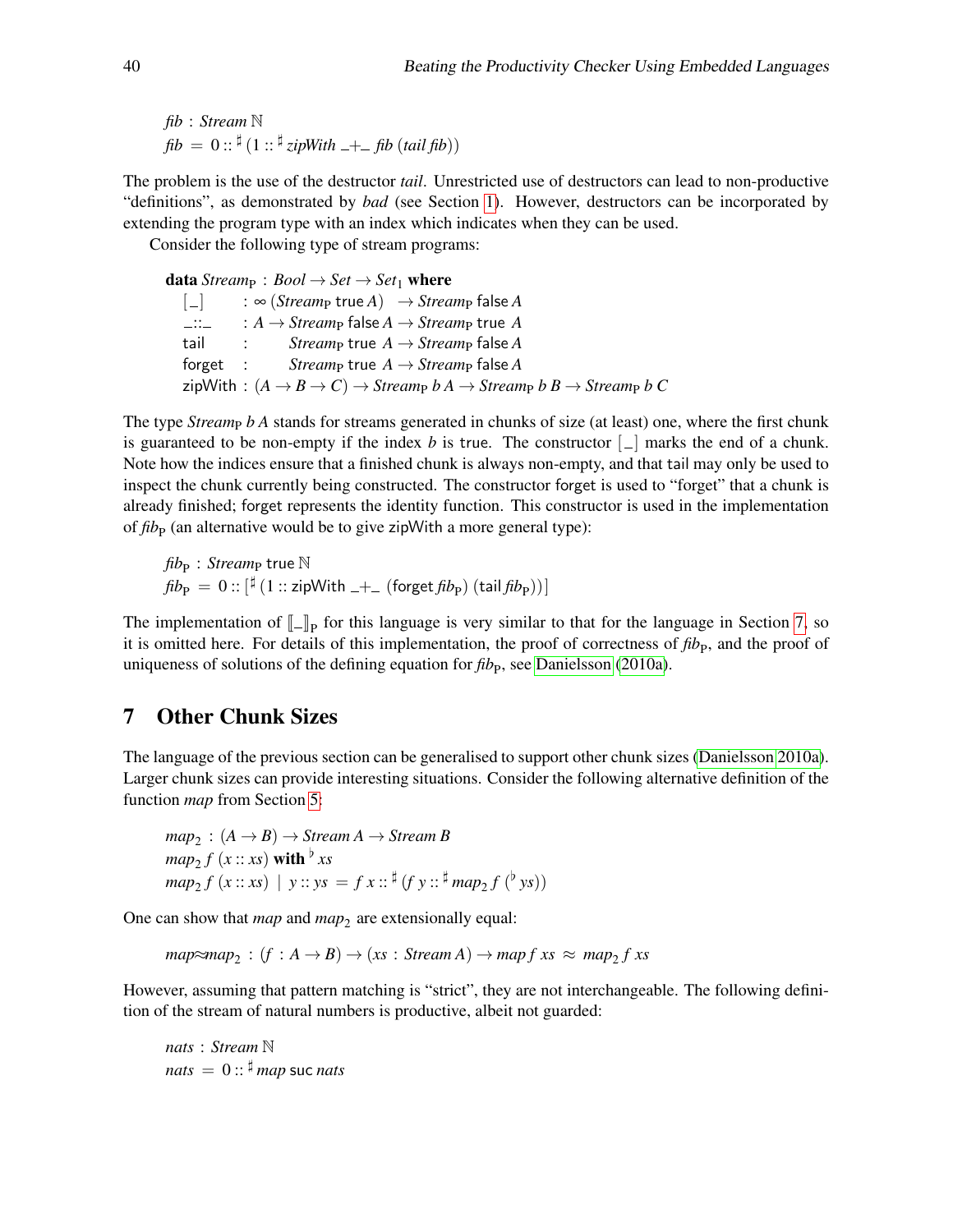The definition that we get by replacing *map* by *map*<sub>2</sub>, on the other hand, is not productive:

*nats*<sup>2</sup> : *Stream* N  $\mathit{mats}_2\,=\,0$  ::  $^\sharp\mathit{map}_2$  suc  $\mathit{nats}_2$ 

The first element of *nats*<sub>2</sub> is 0, but  $map_2$  needs to access the first *two* elements of its argument stream in order to output anything.

We can perhaps get a better picture of the situation above using the following language:

**data** *Stream*<sub>P</sub> (*m* :  $\mathbb{N}$ ) :  $\mathbb{N} \rightarrow$  *Set*  $\rightarrow$  *Set*<sub>1</sub> where  $\begin{bmatrix} \Box \end{bmatrix}$  :  $\infty$  (*Stream<sub>p</sub> m m A*)  $\rightarrow$  *Stream<sub>p</sub> m* 0 *A*  $\Box :: \Box : A \rightarrow \text{Stream}_{\mathsf{P}} \ m \ n \ A \rightarrow \text{Stream}_{\mathsf{P}} \ m \ (\text{succ} \ n) \ A$  $map: (A \rightarrow B) \rightarrow Stream_{P} m n A \rightarrow Stream_{P} m n B$ 

*Stream<sub>P</sub> m n A* is a language of programs which generate streams of *As* in chunks of size *m*, where the first chunk has size *n*. We can define WHNFs and the *whnf* function as follows:

**data** *Stream*<sub>W</sub>  $(m : \mathbb{N}) : \mathbb{N} \rightarrow Set \rightarrow Set_1$  **where**  $\begin{bmatrix} \_ \end{bmatrix}$  : *Streamp m m A*  $\rightarrow$  *Stream<sub>W</sub> m 0 A*  $\lim_{m \to \infty}$ :  $A \to \text{Stream}_{W}$  *m*  $n A \to \text{Stream}_{W}$  *m* (suc *n*) *A*  $map_{\mathbf{W}} : (A \rightarrow B) \rightarrow Stream_{\mathbf{W}} m n A \rightarrow Stream_{\mathbf{W}} m n B$  $map_{\mathbf{W}} f [xs] = [map f xs]$  $map_{\mathbf{W}} f(x:: x s) = f x :: map_{\mathbf{W}} f x s$ *whnf* : *Streamp* (suc *m*)  $n A \rightarrow$  *Stream<sub>W</sub>* (suc *m*)  $n A$ *whnf*  $[xs]$  $=$   $\lceil x^2 \rceil$ *whnf*  $(x:: xs) = x:: whnf xs$ *whnf*  $(map f x s) = map_W f (whnf xs)$ 

Stream programs where all chunks are non-empty can then be turned into streams using guarded corecursion:

#### mutual

```
\llbracket - \rrbracket_W : Streamw (suc m) (suc n) A \rightarrow Stream A\llbracket x :: [xs] \rrbracket_W = x :: \frac{\sharp}{\sharp} \llbracket xs \rrbracket_P\llbracket x :: (y :: xs) \rrbracket_{\mathbf{W}} = x :: \mathbf{\sharp} \llbracket y :: xs \rrbracket_{\mathbf{W}}\llbracket - \rrbracket p \cdot streamp (suc m)<br>\llbracket xs \rrbracket \llbracket \llbracket x s \rrbracket \llbracket \llbracket \llbracket \llbracket \llbracket \llbracket \llbracket \llbracket \llbracket \llbracket \llbracket \llbracket \llbracket \llbracket \llbracket \llbracket \llbracket \llbracket \llbracket \llbracket \llbracket \llbracket \_ \rrbracket_{\mathbf{p}} : \text{Stream}_{\mathbf{P}} (\text{succ } m) (\text{succ } n) A \rightarrow \text{Stream } A
```
Using this language we cannot define *nats*<sub>2</sub>. The following code is ill-typed:

 $nats_2$ : *Stream*<sub>P</sub> 2 1 N  $\mathit{nats}_2\,=\,0::[\![ ^\sharp\, \mathit{map}\,$  suc $\, \mathit{nats}_2]\,$ 

On the other hand, the following definitions are accepted:

| nats: Stream <sub>P</sub> 1 1 $\mathbb N$                                  | nats' <sub>2</sub> : Stream <sub>P</sub> 2 2 $\mathbb N$                          |
|----------------------------------------------------------------------------|-----------------------------------------------------------------------------------|
| $nats = 0$ :: $\left[\frac{\sharp}{n} \text{map} \text{ such that}\right]$ | $nats'_2 = 0$ :: 1 :: $\lceil \frac{\sharp}{n} \rceil$ map suc nats' <sub>2</sub> |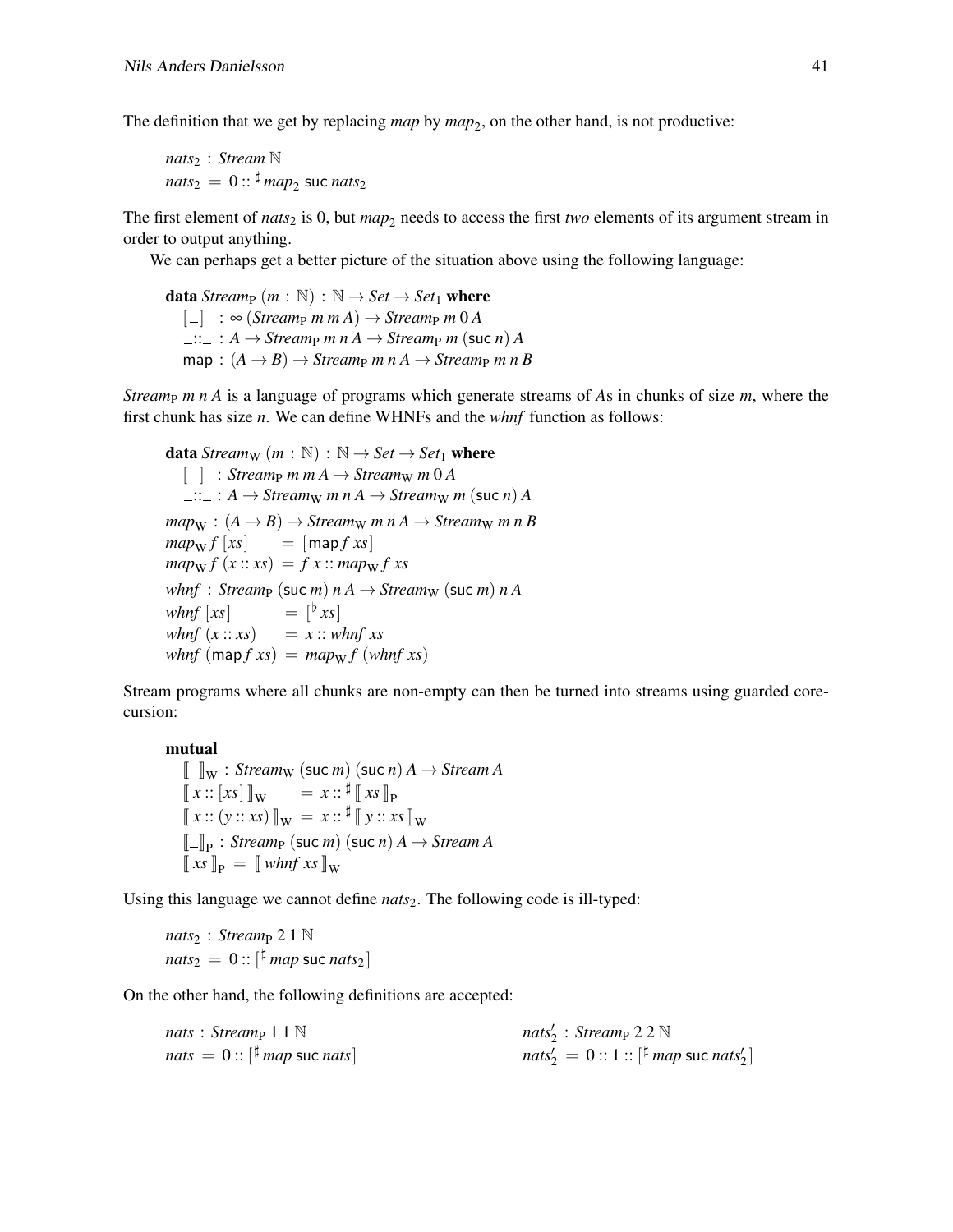The language above uses constant chunk sizes (with the possible exception of the first chunk). If more flexibility is needed, then one can index programs by chunk sizes:

| <b>data</b> <i>Chunks</i> : <i>Set</i> where<br>$next:$ Chunks $\rightarrow$ Chunks | <b>data</b> Stream $:$ Chunks $\rightarrow$ Set $\rightarrow$ Set <sub>1</sub> where<br>$\begin{bmatrix} - \end{bmatrix}$ : $\infty$ ( <i>Stream<sub>p</sub></i> cs A) $\rightarrow$ <i>Stream<sub>p</sub></i> (next cs) A<br>$\ldots$ : $A \rightarrow$ Streamp ( <sup>b</sup> cs) $A \rightarrow$ Streamp (cons cs) A |
|-------------------------------------------------------------------------------------|-------------------------------------------------------------------------------------------------------------------------------------------------------------------------------------------------------------------------------------------------------------------------------------------------------------------------|
| cons: $\infty$ Chunks $\rightarrow$ Chunks                                          |                                                                                                                                                                                                                                                                                                                         |
|                                                                                     | $\cdots$                                                                                                                                                                                                                                                                                                                |

Here *Chunks* represents the chunk sizes used in the production of a stream: next stands for the start of a new chunk, and cons increases the size of the current chunk by one. Note that next is inductive and cons coinductive; this ensures that there are no infinite sequences of empty chunks.

[Endrullis et al.](#page-18-7) [\(2010\)](#page-18-7) point out that some approaches to productivity based on restricted forms of *moduli of production*—which are closely related to chunk sizes—cannot handle the following definition of the Thue-Morse sequence:

*thue-morse* : *Stream Bool thue-morse* = false :: ] (*map not* (*evens thue-morse*) g *tail thue-morse*)

Here *evens xs* consists of every other element of *xs*, starting with the first, and  $\gamma$  interleaves two streams:  $(x:: x<sub>S</sub>) \ Y \ y<sub>S</sub> = x::^{\sharp} (ys \ Y^{\flat} x<sub>S</sub>).$  This definition of *thue-morse* can be handled using programs indexed by *Chunks*; see [Danielsson](#page-18-2) [\(2010a\)](#page-18-2) for details.

#### <span id="page-13-0"></span>8 Nested Applications

Before wrapping up, let us briefly consider nested applications of the function being defined, as in  $\varphi$   $(x:: x_s) = x:: \frac{1}{2}\varphi$   $(\varphi \ x_s)$ . Definitions with nested applications are common when programs are written using continuation-passing style. To handle such applications one can include a constructor for the function in the type of programs:

| $\varphi_{\mathsf{W}}$ : Stream <sub>W</sub> A $\rightarrow$ Stream <sub>W</sub> A |
|------------------------------------------------------------------------------------|
| $\varphi_{\mathsf{W}}(x::xs) = x::\varphi_{\mathsf{P}}(\varphi_{\mathsf{P}}xs)$    |
| whnf: $Stream_{P} A \rightarrow Stream_{W} A$                                      |
| what $(x:: xs) = x::^{\flat} xs$                                                   |
| whnf $(\varphi_P xs) = \varphi_W (whnf xs)$                                        |
|                                                                                    |

(The definition of  $[\![...]\!]_P$  is omitted above.) By turning streams into programs one can then define  $\varphi$ :

| $\lceil \_ \rceil$ : Stream $A \to \text{Stream}_P A$                                   | $\varphi$ : Stream A $\rightarrow$ Stream A                           |
|-----------------------------------------------------------------------------------------|-----------------------------------------------------------------------|
| $\left[x::xs\right] = x::^{\sharp}\left[\begin{array}{c} \flat \\ x \end{array}\right]$ | $\varphi$ xs = $[\varphi_{\mathsf{P}} \mathop{[} x s] ]_{\mathsf{P}}$ |

In order to prove that  $\varphi$  satisfies its intended defining equation it can be helpful to use an equality proof language, as in Section [5,](#page-8-0) and to include a constructor for the congruence of  $\varphi_P$  in this language:

data  $\supseteq \supseteq_F$  : *Stream A*  $\rightarrow$  *Stream A*  $\rightarrow$  *Set* where ...  $\varphi_P$ -cong :  $(xs \text{ y } s : \text{Stream}_P A) \rightarrow \| \text{ x } s \|_P \approx_P \| \text{ y } s \|_P \rightarrow \| \varphi_P \text{ x } s \|_P \approx_P \| \varphi_P \text{ y } s \|_P$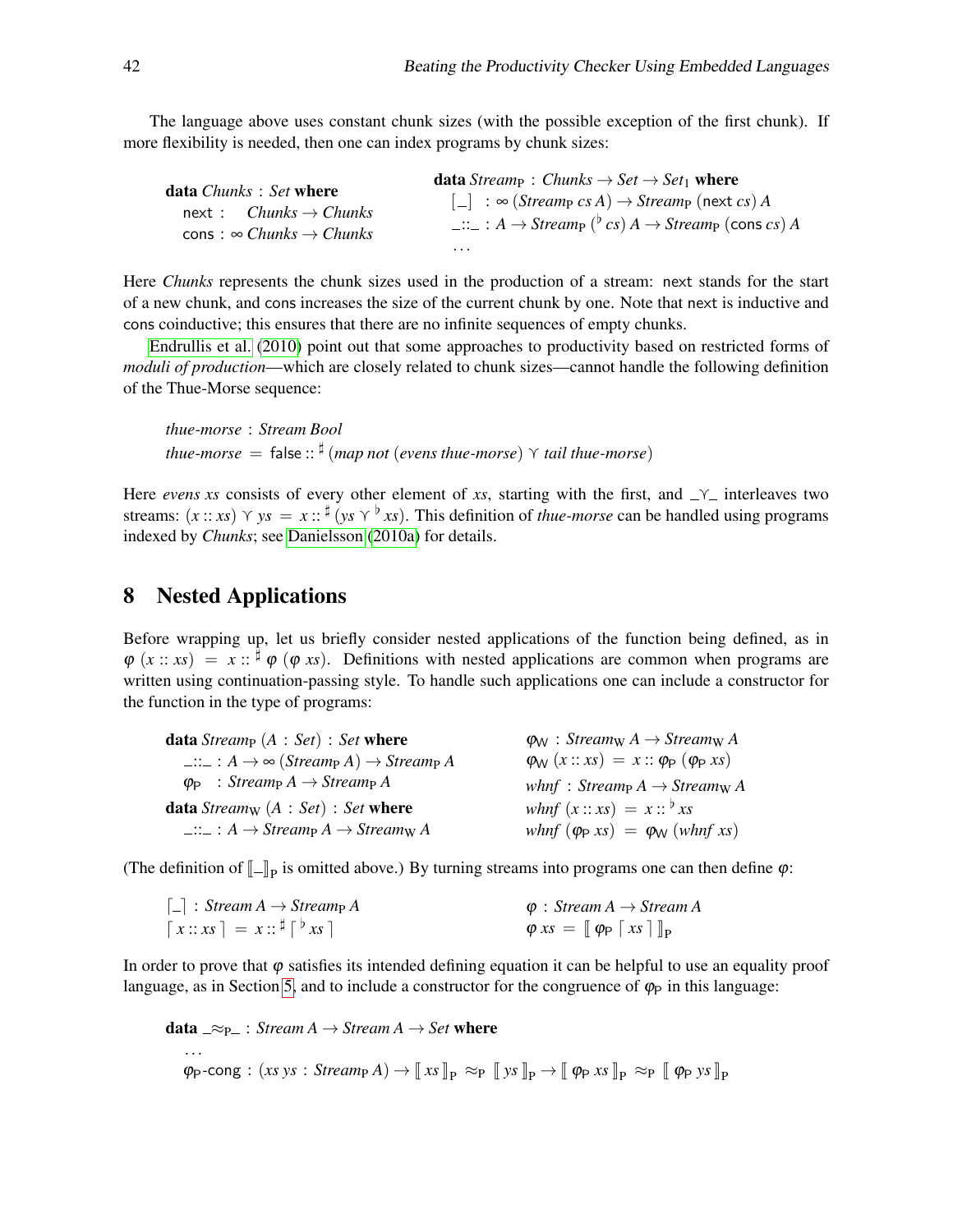For further details, see [Danielsson](#page-18-2) [\(2010a\)](#page-18-2), who also establishes that  $\varphi$ 's defining equation has a unique solution.

### <span id="page-14-0"></span>9 Related Work

This section is mainly concerned with discussing methods for establishing productivity *in systems based on guarded corecursion*. Other related work is discussed towards the end.

[Rutten](#page-19-6) [\(2003\)](#page-19-6) proves that certain operations on streams are well-defined by using a technique which is very similar to the one described in this paper. He defines a language *E* of real number stream expressions inductively (this language is similar to *Stream*<sub>P</sub> R), and defines a stream coalgebra  $c : E \to \mathbb{R} \times E$ by recursion over the structure of *E* (this corresponds to *whnf*). The type of streams is a final coalgebra, so from *c* one obtains a function of type  $E \to \text{Stream} \mathbb{R}$  (corresponding to  $[\![\_]\!]_P$ ), which can be used to turn<br>etreors expressions into estual streams. Button than uses coinduction (expressed using highwalations) to stream expressions into actual streams. Rutten then uses coinduction (expressed using bisimulations) to prove that the defined operations satisfy their intended defining equations, and that these equations have unique solutions.

There are some differences between Rutten's proof and the technique described here, other than the different settings (finality vs. guarded corecursion, bisimulations vs. guarded coinduction). One is that Rutten defines the variant of *fib* from Section [6](#page-10-0) via two mutually recursive streams (*fib* =  $0$  ::  $\frac{d}{dx}$  *fib*<sup>'</sup> and  $fib' = 1$ ::  $\frac{d}{dx}$  *zipWith*  $-$  *+ fib fib'*); he does not discuss anything resembling the counting approaches of Sections [6](#page-10-0) and [7.](#page-11-0) Another difference is that Rutten's language *E* is inductive, whereas *Streamp* uses mixed induction and coinduction. A simple consequence of this difference is that when Rutten defines *fib* he includes it as a term in *E*; with the method described here one can get much further using a fixed language. [Danielsson and Altenkirch](#page-18-4) [\(2010\)](#page-18-4) also take advantage of this difference when proving that one subtyping relation is sound with respect to another. In this proof the program and WHNF types are defined mutually, using mixed induction and coinduction, and the *whnf* function constructs its result using a combination of structural recursion and guarded corecursion. For completeness a short variant of this development is included in Appendix [A.](#page-16-0)

Rutten's proof is closely related to a technique due to [Bartels](#page-18-8) [\(2003\)](#page-18-8). Bartels formulates the technique in a general categorical setting, and restricts the form of *whnf* , and in return proofs showing that the definitions uniquely satisfy certain defining equations come for free. Furthermore Bartels manages to define *fib* without including it as a term in the language.

[Niqui](#page-19-7) [\(2009,](#page-19-7) [2010\)](#page-19-8) implements one of Bartels' corecursion schemes, λ-coiteration, in Coq. He states that this scheme cannot handle van de Snepscheut's corecursive definition of the Hamming numbers [\(Dijkstra 1981\)](#page-18-9), which can easily be handled using the method described in this paper.

[Matthews](#page-19-9) [\(1999\)](#page-19-9) and [Di Gianantonio and Miculan](#page-18-10) [\(2003\)](#page-18-10) describe general frameworks for defining values using a mixture of recursion and corecursion, based on functions which satisfy notions of contractivity. The methods seem to be quite general, and have been implemented (in Isabelle and Coq, respectively; note that guarded corecursion is not a primitive feature of Isabelle).

The implementations mentioned above [\(Matthews 1999;](#page-19-9) [Di Gianantonio and Miculan 2003;](#page-18-10) [Niqui](#page-19-7) [2009,](#page-19-7) [2010\)](#page-19-8) provide you with unique solutions to equations, whereas when using the method described in this paper you need to prove correctness and uniqueness manually if you are interested in these properties. On the other hand, as pointed out in Section [5,](#page-8-0) there is rarely any need to pay this price when defining a proof. I suspect that circumstances determine which method is cheapest to use.

[Bertot](#page-18-3) [\(2005\)](#page-18-3) implements a filter function for streams in Coq. An unrestricted filter function is not productive, so Bertot restricts the function's inputs using predicates of the form "always (eventually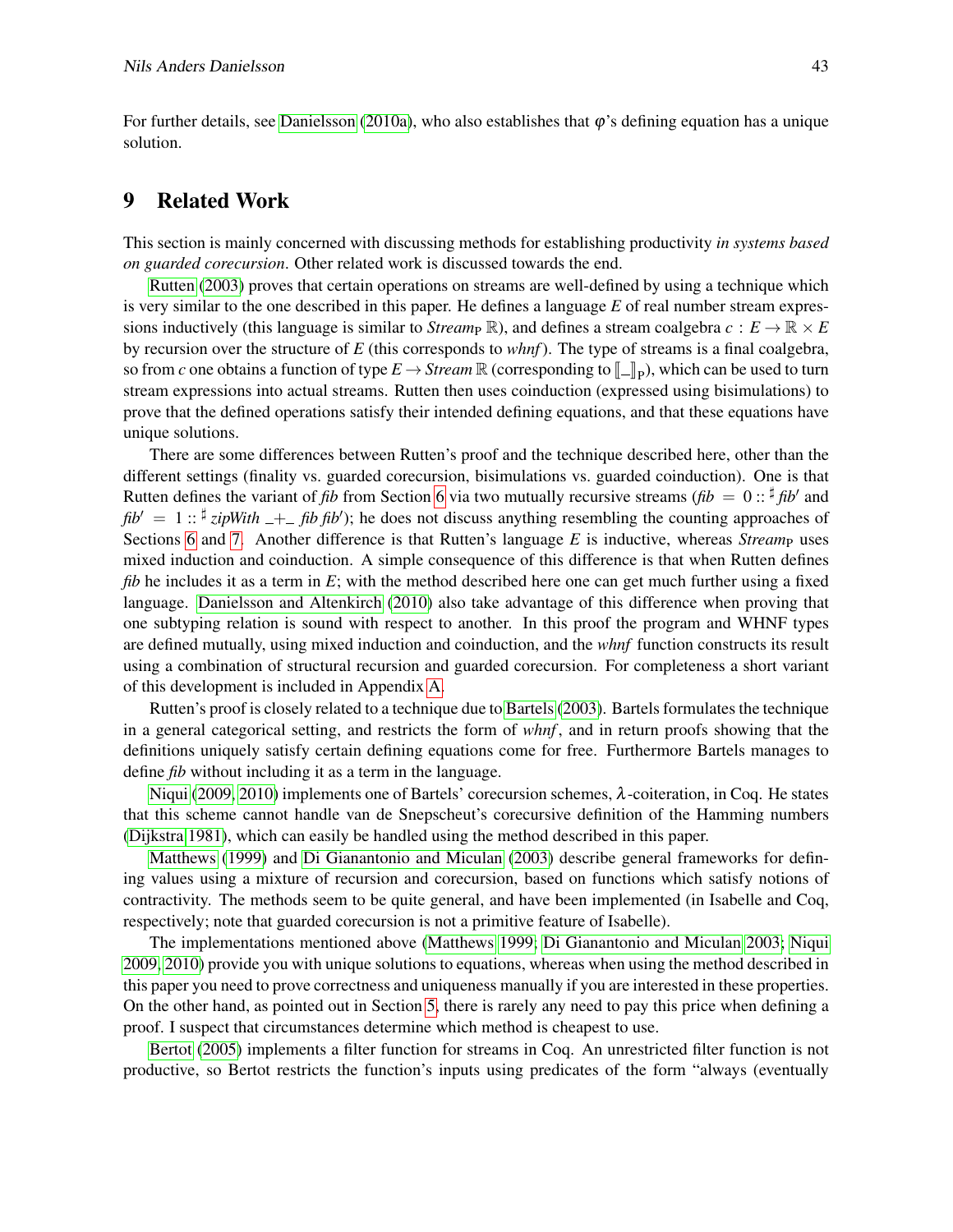*P*)". The always part is defined coinductively, and the eventually part inductively. As mentioned in the introduction this work is orthogonal to the work presented here.

Conor McBride (personal communication) has developed a technique for establishing productivity, based on the work of [Hancock and Setzer](#page-18-11) [\(2000\)](#page-18-11). The idea is to represent the right-hand sides of function definitions using a type *RHS g*, where *g* indicates whether the context is guarding or not, and to only allow corecursive calls in a guarding context.

[Capretta](#page-18-12) [\(2005\)](#page-18-12) defines the partiality monad, which can be used to represent partial (potentially nonterminating) computations, roughly as follows:

**data**  $\lrcorner^{\mathbf{v}}$   $(A : Set) : Set$  where return :  $A \longrightarrow A^V$ step :  $\infty$   $(A^{\vee}) \rightarrow A^{\vee}$ 

The constructor return returns a result, and step postpones a computation. It is easy to define bind for this monad:  $\Rightarrow$   $\Rightarrow$   $: A^{\nu} \rightarrow (A \rightarrow B^{\nu}) \rightarrow B^{\nu}$ . Unfortunately it can be inconvenient to use this definition of bind in systems based on guarded corecursion, because  $\implies$  is not a constructor. [Megacz](#page-19-10) [\(2007\)](#page-19-10) suggests (more or less) the following alternative definition:

**data** 
$$
\_\,v^V(A : Set) : Set_1
$$
 where  
return :  $A \to A^V$   
 $\Longrightarrow \_\_ : \infty (B^V) \to (B \to \infty (A^V)) \to A^V$ 

One can note that this is very close to the first step of the technique presented in this paper. Megacz does not translate from the second to the first type, though.

[Bertot and Komendantskaya](#page-18-13) [\(2009\)](#page-18-13) describe a method for replacing corecursion with recursion. They map values of type *Stream A* to and from the isomorphic type  $\mathbb{N} \to A$ , and values of this type can be defined recursively. The authors state that the method is still very limited and that, as presented, it cannot handle van de Snepscheut's definition of the Hamming numbers.

[McBride](#page-19-11) [\(2009\)](#page-19-11) defines an applicative functor which captures the notion of "be[ing] ready a wee bit later". Using this structure he defines various corecursive programs, including the circular breadth-first labelling function which is defined in Section [4.](#page-5-0) The technique is presented using the partial language Haskell, but Robert Atkey (personal communication) has later implemented it in Agda. The technique has not been developed very far yet: as far as I am aware no one has tried to prove any properties about functions defined using it.

Instead of working around the limitations of guarded corecursion one can include language features which make it easier to explain why programs are productive. One such feature is *sized types* [\(Hughes](#page-19-12) [et al. 1996;](#page-19-12) [Barthe et al. 2004;](#page-18-14) [Abel 2009\)](#page-17-0), and the  $\lambda$ -calculi of [Buchholz](#page-18-15) [\(2005\)](#page-18-15) provide other examples. Another approach is to use cleverer algorithms for establishing productivity. [Endrullis et al.](#page-18-7) [\(2010,](#page-18-7) [2008\)](#page-18-16) present algorithms which handle the definition of *thue-morse* from Section [7](#page-11-0) automatically (except that, as presented, they only support first-order term-rewriting systems). The algorithms are tailored to streams; it seems to be hard to adapt them to, say, coinductive trees. Another algorithm is presented by [Telford and Turner](#page-19-13) [\(1997\)](#page-19-13). This algorithm does not handle *thue-morse* [\(Endrullis et al. 2010\)](#page-18-7), but has the advantage of working for a large class of coinductive data types.

[Morris et al.](#page-19-14) [\(2006\)](#page-19-14) use the technique of replacing functions with constructors to show *termination* rather than productivity (see [Morris et al.](#page-19-15) [\(2007\)](#page-19-15) for an explanation of the technique). They replace a partially applied recursive call (which is not necessarily structural, because it could later be applied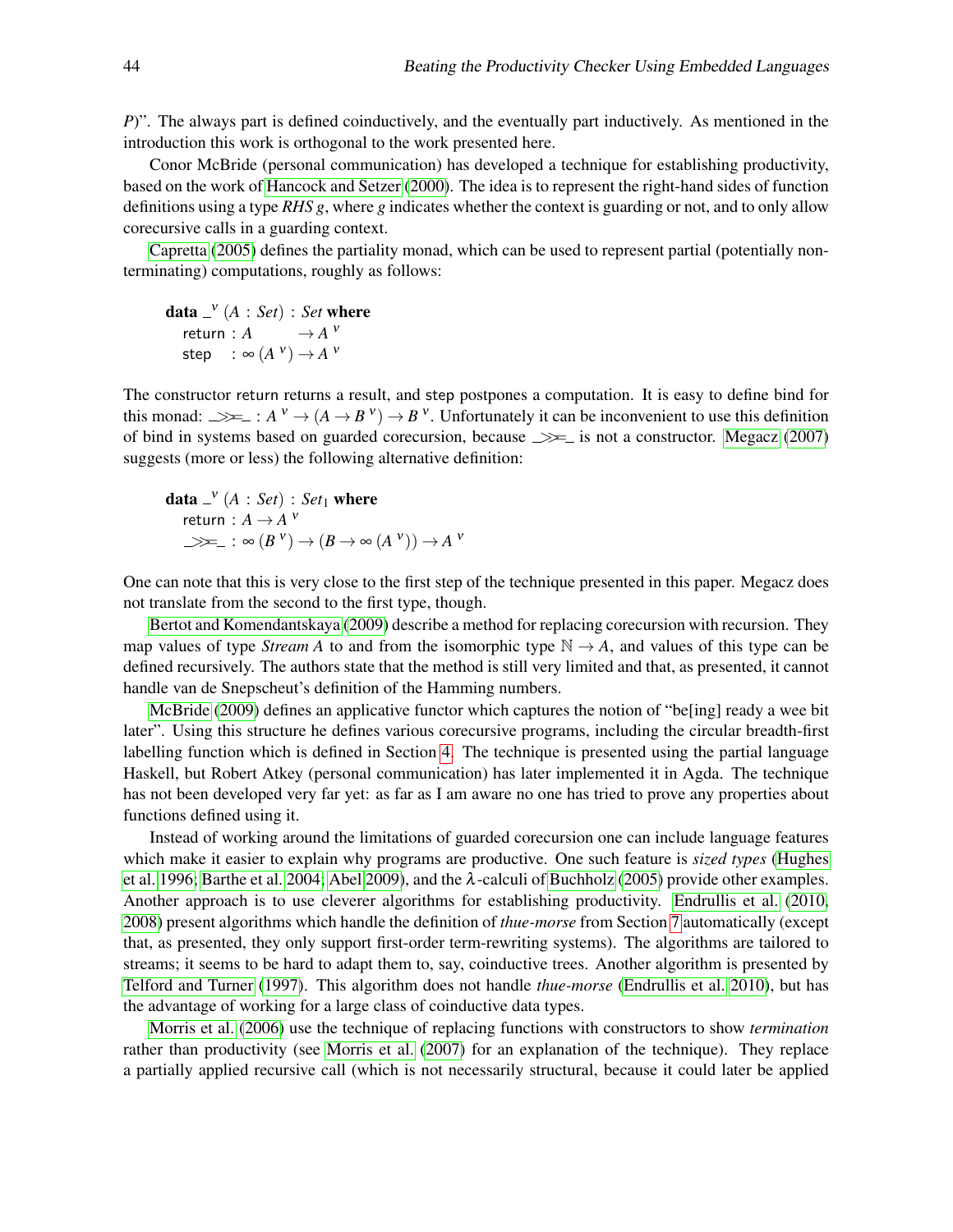to anything), nested inside another recursive call, with a constructor application. If this constructor application is later encountered it is handled using structural recursion.

The technique presented here also shares some traits with [Reynolds'](#page-19-16) *defunctionalisation* [\(1972\)](#page-19-16). Defunctionalisation is used to translate programs written in higher-order languages to first-order languages, and it basically amounts to representing function spaces using application-specific data types, and implementing interpreters for these data types.

#### <span id="page-16-1"></span>10 Conclusions

I hope to have shown, through a number of examples, that the language-based approach to establishing productivity is useful. I am currently turning to it whenever I have a problem with guardedness; see [Danielsson and Altenkirch](#page-18-4) [\(2010\)](#page-18-4) and [Danielsson](#page-18-17) [\(2010b\)](#page-18-17) for some examples not included in this paper.

However, there are some problems with the method. As discussed in Section [5](#page-8-0) it is not very useful if efficiency is a concern. Furthermore it can be disruptive: if one decides to use the method after already having developed a large number of functions in some project, and many of these functions have to be reified as constructors in a program data type, then a lot of work may be necessary. In fact, this problem—in one shape or another—is likely to apply to *all* approaches to making definitions guarded. In the long term I believe that it would be useful to adopt a more modular approach to productivity than guardedness.

Acknowledgements. I would like to thank Andreas Abel, Thorsten Altenkirch, Conor McBride, Nicolas Oury and Anton Setzer for many discussions about coinduction, and Graham Hutton as well as several anonymous reviewers for useful feedback. I would also like to thank EPSRC for financial support (grant code: EP/E04350X/1).

#### <span id="page-16-0"></span>A An Inductive Approximation of Stream Equality

[Danielsson and Altenkirch](#page-18-4) [\(2010\)](#page-18-4) prove that one subtyping relation is sound with respect to another using the technique described in this paper. This appendix outlines the proof, but in a simplified (and slightly different) setting: equality between streams.

Recall the definitions of *Stream* and stream equality,  $\approx$ , from Section [2.](#page-1-0) One can define a sound approximation of stream equality inductively as follows (using an idea due to [Brandt and Henglein](#page-18-18) [\(1998\)](#page-18-18)):

**data**  $\bot \simeq (H : List(Stream A \times Stream A)) : Stream A \rightarrow Stream A \rightarrow Set where$  $::_-$  :  $(x : A) \rightarrow (x :: xs, x :: ys) :: H \vdash \xrightarrow{b} xs \approx \xrightarrow{b} ys \rightarrow H \vdash x :: xs \approx x :: ys$ hyp :  $(xs, ys) \in H \rightarrow H \vdash xs \approx ys$ trans :  $H \vdash xs \approx ys \rightarrow H \vdash ys \approx zs \rightarrow H \vdash xs \approx zs$ 

The intention is that, if one can prove  $H \vdash xs \approx ys$ , and all the assumptions in the list *H* are valid, then *xs* and *ys* should be equal. The first constructor of  $\perp \infty$  states that, in order to prove that *x* :: *xs* and *x* :: *ys* are equal, it suffices to show that  $\frac{b}{x}$  *xs* and  $\frac{b}{y}$  *ys* are equal, given the extra assumption that *x* :: *xs* and *x* :: *ys* are equal. The second constructor makes it possible to use the hypotheses in the list  $H \subset \subset \subset$ encodes list membership), and the third constructor encodes transitivity. As an example, we can prove that the list *repeat*  $x \approx x$ :: <sup> $\sharp$ </sup> *repeat* x is equal to itself as follows: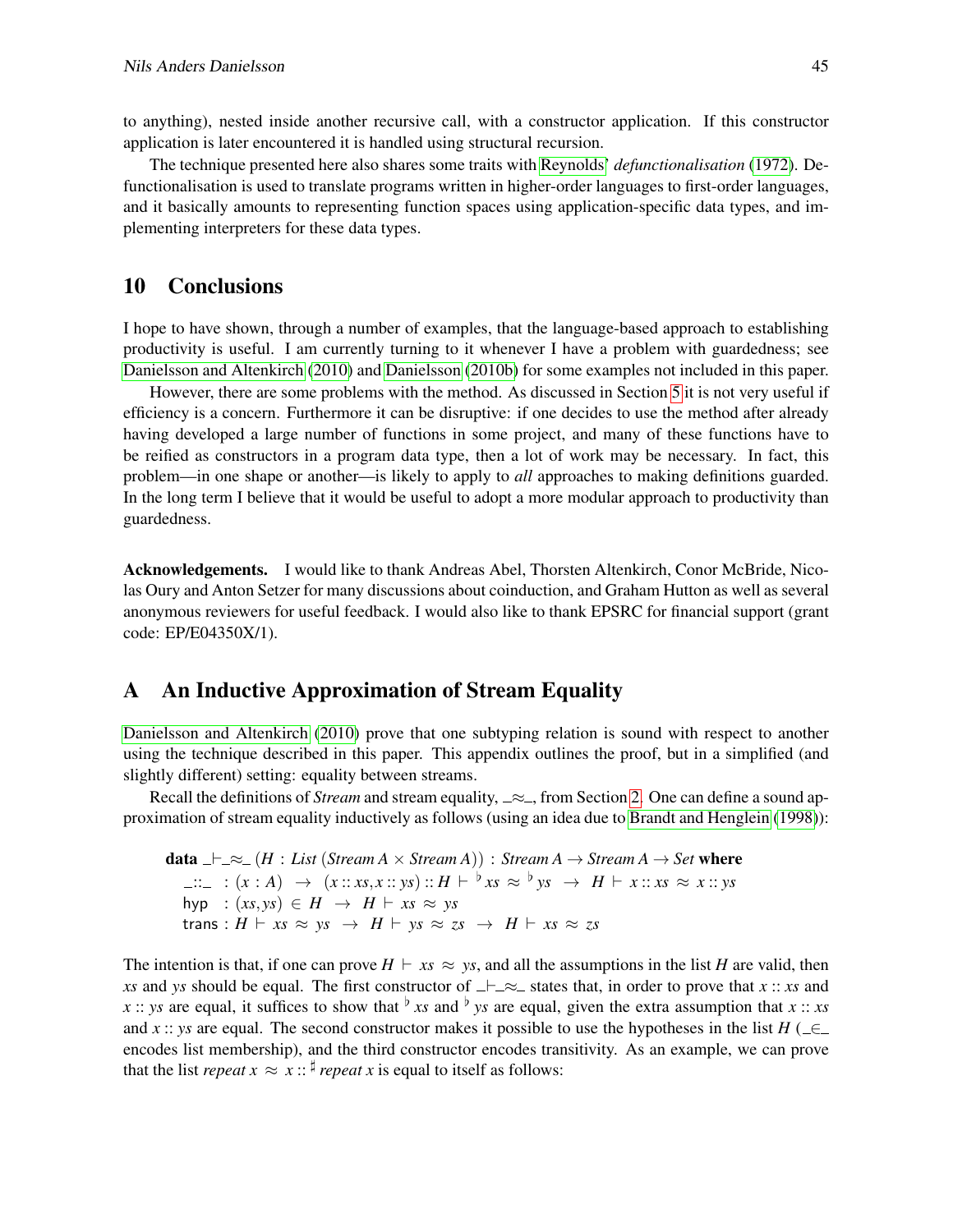$repeated\cdot refl : (x : A) \rightarrow [] \vdash repeat \times \approx repeat \times$ *repeat-refl*  $x = x$  :: hyp here

(The constructor here proves that the head of a list is a member of the list. In this case it is used at the type (*repeat x*, *repeat x*)  $\in$  (*repeat x*, *repeat x*) :: [].)

Soundness of  $\perp \equiv \approx$  will now be established. The goal is to prove that  $H \vdash xs \approx ys$  implies  $xs \approx ys$ , given that *All* (*Valid*  $\approx$  ) *H*, where *All P xs* means that *P* holds for all elements in the list *xs*, and *Valid* is *uncurry* for stream predicates:

**data** *All*  $(P : A \rightarrow Set) : List A \rightarrow Set$  where  $\begin{bmatrix} \cdot & 1 \end{bmatrix}$  : All P  $\begin{bmatrix} \cdot & 1 \end{bmatrix}$  $\therefore$   $\therefore$  *P x*  $\rightarrow$  *All P xs*  $\rightarrow$  *All P (x :: xs)*  $Valid : (Stream A \rightarrow Stream A \rightarrow Set) \rightarrow Stream A \times Stream A \rightarrow Set$ *Valid*  $-R_-(xs, ys) = xs R ys$ 

We begin by defining the program and WHNF types mutually as follows:

#### mutual

data  $\supseteq \supseteq_{\mathsf{P}}$ : *Stream A*  $\rightarrow$  *Stream A*  $\rightarrow$  *Set* where sound : All (*Valid*  $\_\infty$ <sub>W</sub>  $\_\right)$  *H*  $\to$  *H*  $\_\_$  *xs*  $\approx$  *ys*  $\to$  *xs*  $\approx$  *p ys* trans :  $xs \approx_{P} ys \rightarrow ys \approx_{P} zs \rightarrow xs \approx_{P} zs$ data  $\_\approx w_$ : *Stream A*  $\rightarrow$  *Stream A*  $\rightarrow$  *Set* where  $::_- : (x : A) \rightarrow \infty ( \dot{v} x s \approx_P {v} y s) \rightarrow x :: x s \approx_W x :: y s$ 

Note that the first argument of the program sound refers to WHNFs. The function *trans*<sub>W</sub>, whose type is  $xs \approx_W ys \rightarrow ys \approx_W zs \rightarrow xs \approx_W zs$ , can be defined using simple case analysis. The function *sound*<sub>W</sub> is defined as follows, using structural recursion:

 $sound_W : All (Valid \_\infty_W) \ H \ \rightarrow \ H \ \vdash \ xs \ \approx \ ys \ \rightarrow \ xs \ \approx_W \ ys$  $sound_W$  *valid*  $(hyp h)$  = *lookup valid h*  $sound_W$  *valid* (trans  $xs \approx ys \approx zs$ ) = *trans*w (*sound*w *valid xs* $\approx$ *ys*) (*soundw valid ys* $\approx$ *zs*) *sound*<sub>W</sub> *valid*  $(x:: x s \approx y s)$  = *proof*  $\mathbf{where} \, proof = x :: \text{\texttt{\texttt{\#}}} \, \mathbf{sound} \, (proof::valid) \, xs \approx ys$ 

In the first clause *lookup* : *All P xs*  $\rightarrow x \in x$   $\rightarrow P x$  is used to fetch a proof from the "list" of valid assumptions. In the third clause a *circular* proof is constructed using guarded corecursion; note that the list of valid assumptions is extended with the proof currently being defined. Given *trans*<sub>W</sub> and *sound*<sub>W</sub> it is easy to define *whnf* using structural recursion:

*whnf* :  $xs \approx_{\text{P}} ys \rightarrow xs \approx_{\text{W}} ys$ *whnf* (sound *valid xs* $\approx$ *ys*) = *sound*<sub>W</sub> *valid xs* $\approx$ *ys*  $whnf$  (trans  $xs \approx ys \approx zs) = trans_W (whnf \; xs \approx ys)$  (*whnf ys* $\approx z$ *s*)

The remaining pieces of the soundness proof are omitted (see [Danielsson](#page-18-2) [\(2010a\)](#page-18-2)).

#### References

<span id="page-17-0"></span>Andreas Abel. Mixed inductive/coinductive types and strong normalization. In *APLAS 2007*, volume 4807 of *LNCS*, pages 286–301, 2009. doi[:10.1007/978-3-540-76637-7](http://dx.doi.org/10.1007/978-3-540-76637-7_19) 19.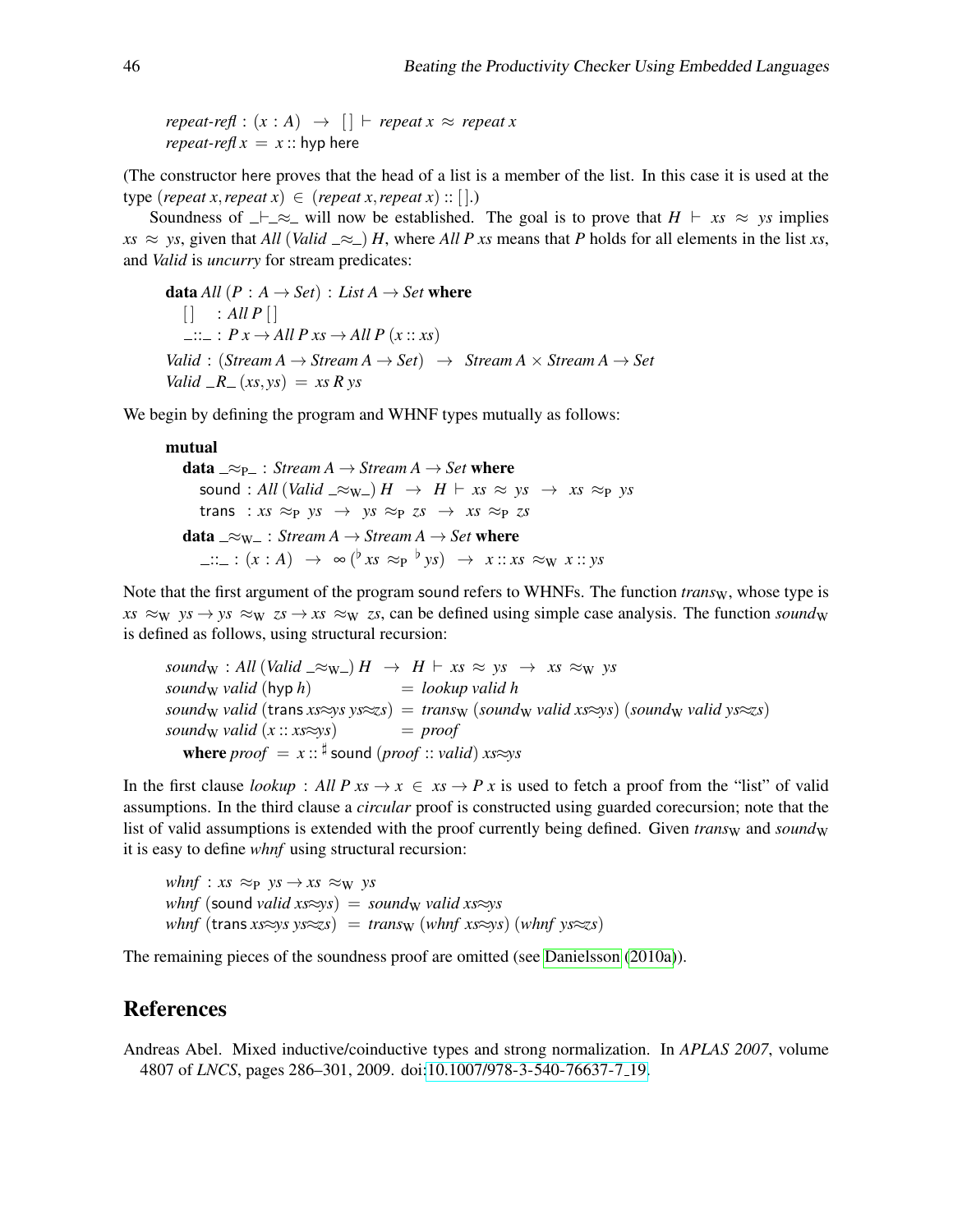<span id="page-18-1"></span>The Agda Team. The Agda Wiki. Available at <http://wiki.portal.chalmers.se/agda/>, 2010.

- <span id="page-18-6"></span>Thorsten Altenkirch and Nils Anders Danielsson. Termination checking in the presence of nested inductive and coinductive types. Note supporting presentation given at the Workshop on Partiality and Recursion in Interactive Theorem Provers, Edinburgh, UK, 2010.
- <span id="page-18-8"></span>Falk Bartels. Generalised coinduction. *Math. Struct. in Comp. Science*, 13(2):321–348, 2003. doi[:10.](http://dx.doi.org/10.1017/S0960129502003900) [1017/S0960129502003900.](http://dx.doi.org/10.1017/S0960129502003900)
- <span id="page-18-14"></span>G. Barthe, M. J. Frade, E. Giménez, L. Pinto, and T. Uustalu. Type-based termination of recursive definitions. *Math. Struct. in Comp. Science*, 14(1):97–141, 2004. doi[:10.1017/S0960129503004122.](http://dx.doi.org/10.1017/S0960129503004122)
- <span id="page-18-3"></span>Yves Bertot. Filters on coinductive streams, an application to Eratosthenes' sieve. In *TLCA 2005*, volume 3461 of *LNCS*, pages 102–115, 2005. doi[:10.1007/11417170](http://dx.doi.org/10.1007/11417170_9) 9.
- <span id="page-18-13"></span>Yves Bertot and Ekaterina Komendantskaya. Using structural recursion for corecursion. In *TYPES 2008*, volume 5497 of *LNCS*, pages 220–236, 2009. doi[:10.1007/978-3-642-02444-3](http://dx.doi.org/10.1007/978-3-642-02444-3_14) 14.
- <span id="page-18-18"></span>Michael Brandt and Fritz Henglein. Coinductive axiomatization of recursive type equality and subtyping. *Fundamenta Informaticae*, 33(4):309–338, 1998.
- <span id="page-18-15"></span>Wilfried Buchholz. A term calculus for (co-)recursive definitions on streamlike data structures. *Annals of Pure and Applied Logic*, 136(1–2):75–90, 2005. doi[:10.1016/j.apal.2005.05.006.](http://dx.doi.org/10.1016/j.apal.2005.05.006)
- <span id="page-18-12"></span>Venanzio Capretta. General recursion via coinductive types. *Logical Methods in Computer Science*, 1 (2):1–28, 2005. doi[:10.2168/LMCS-1\(2:1\)2005.](http://dx.doi.org/10.2168/LMCS-1(2:1)2005)
- <span id="page-18-0"></span>Thierry Coquand. Infinite objects in type theory. In *TYPES'93*, volume 806 of *LNCS*, pages 62–78, 1994. doi[:10.1007/3-540-58085-9](http://dx.doi.org/10.1007/3-540-58085-9_72) 72.
- <span id="page-18-2"></span>Nils Anders Danielsson. Code accompanying the paper. Available from the paper's official download page, 2010a.
- <span id="page-18-17"></span>Nils Anders Danielsson. Total parser combinators. In *ICFP'10*, pages 285–296, 2010b. doi[:10.1145/](http://dx.doi.org/10.1145/1863543.1863585) [1863543.1863585.](http://dx.doi.org/10.1145/1863543.1863585)
- <span id="page-18-4"></span>Nils Anders Danielsson and Thorsten Altenkirch. Subtyping, declaratively: An exercise in mixed induction and coinduction. In *MPC 2010*, volume 6120 of *LNCS*, pages 100–118, 2010. doi[:10.1007/](http://dx.doi.org/10.1007/978-3-642-13321-3_8) [978-3-642-13321-3](http://dx.doi.org/10.1007/978-3-642-13321-3_8)<sub>-8</sub>.
- <span id="page-18-10"></span>Pietro Di Gianantonio and Marino Miculan. A unifying approach to recursive and co-recursive definitions. In *TYPES 2002*, volume 2646 of *LNCS*, pages 148–161, 2003. doi[:10.1007/3-540-39185-1](http://dx.doi.org/10.1007/3-540-39185-1_9) 9.
- <span id="page-18-9"></span>Edsger W. Dijkstra. Hamming's exercise in SASL. EWD792 (privately circulated note), 1981.
- <span id="page-18-16"></span>Jörg Endrullis, Clemens Grabmayer, and Dimitri Hendriks. Data-oblivious stream productivity. In *LPAR 2008*, volume 5330 of *LNCS*, pages 79–96, 2008. doi[:10.1007/978-3-540-89439-1](http://dx.doi.org/10.1007/978-3-540-89439-1_6) 6.
- <span id="page-18-7"></span>Jorg Endrullis, Clemens Grabmayer, Dimitri Hendriks, Ariya Isihara, and Jan Willem Klop. Productivity ¨ of stream definitions. *Theoretical Computer Science*, 411(4–5):765–782, 2010. doi[:10.1016/j.tcs.](http://dx.doi.org/10.1016/j.tcs.2009.10.014) [2009.10.014.](http://dx.doi.org/10.1016/j.tcs.2009.10.014)
- <span id="page-18-11"></span>Peter Hancock and Anton Setzer. Interactive programs in dependent type theory. In *CSL 2000*, volume 1862 of *LNCS*, pages 317–331, 2000. doi[:10.1007/3-540-44622-2](http://dx.doi.org/10.1007/3-540-44622-2_21) 21.
- <span id="page-18-5"></span>Peter Hancock, Dirk Pattinson, and Neil Ghani. Representations of stream processors using nested fixed points. *Logical Methods in Computer Science*, 5(3:9), 2009. doi[:10.2168/LMCS-5\(3:9\)2009.](http://dx.doi.org/10.2168/LMCS-5(3:9)2009)